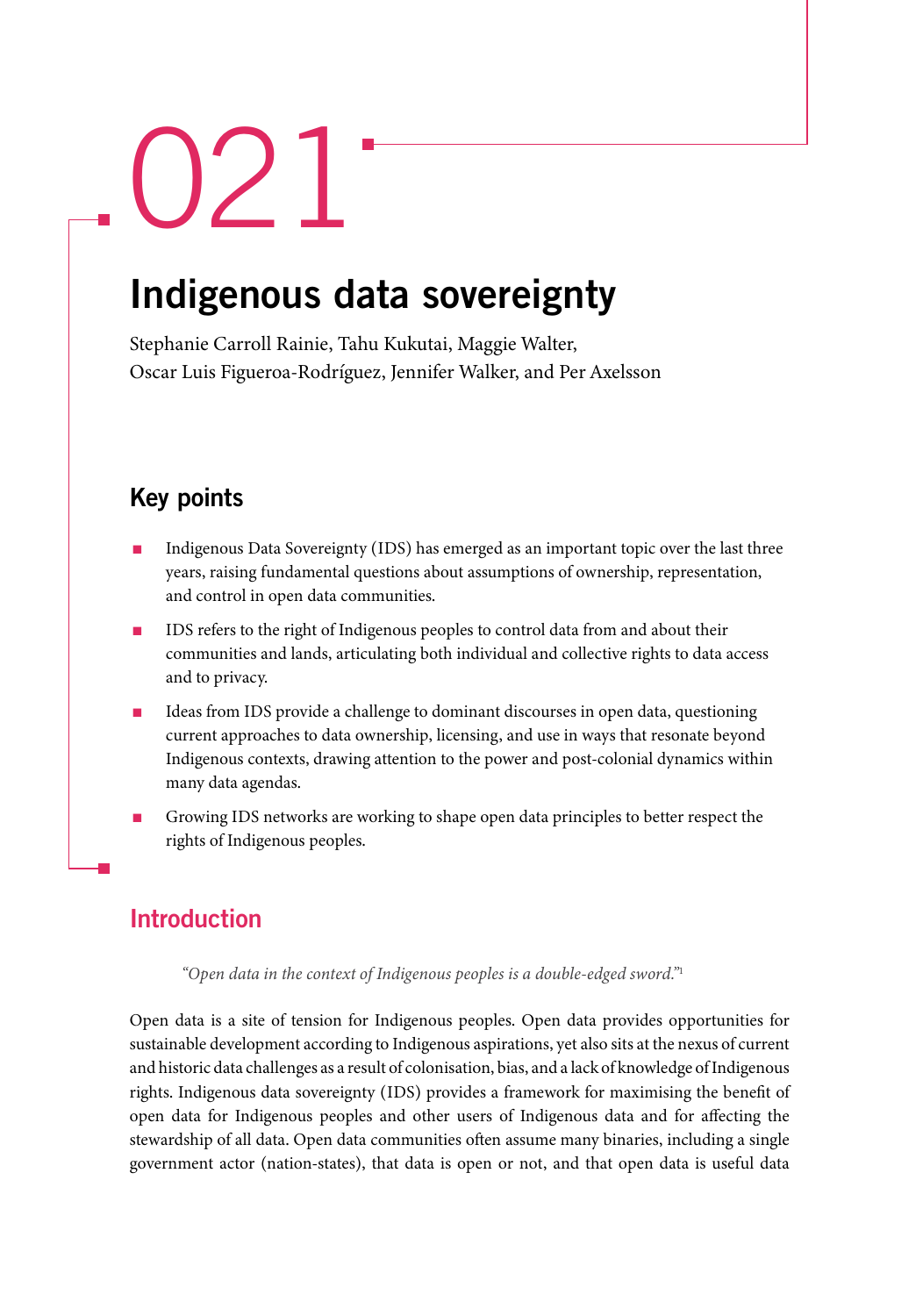(devoid of biases and relevance issues). In the context of Indigenous peoples, there are clear challenges for the mainstream open data movement around these binaries, as well as paths forward to assure the protection of Indigenous rights and data for development.

IDS refers to the right of Indigenous peoples to govern the collection, ownership, and application of data about Indigenous communities, peoples, lands, and resources. Indigenous data is defined here as data in a wide variety of formats inclusive of digital data and data as knowledge and information. It encompasses data, information, and knowledge about Indigenous individuals, collectives, entities, lifeways, cultures, lands, and resources.<sup>2,3,4,5</sup> Under IDS, the data governance rights of Indigenous nations apply regardless of where the data is held or by whom. This includes the right to the generation of the data that Indigenous peoples require to support nation rebuilding and governance. IDS concerns itself with binary digital data (e.g. scientific, administrative, corporate), as well as information and knowledge, meaning a somewhat broader scope than normally considered by the open data movement. However, all too often researchers, agency staff, and others digitise Indigenous knowledge and information and enter it into open data arenas without the express permission of Indigenous peoples.<sup>6</sup> While these acts may be wellintentioned, the result is the co-opting of Indigenous knowledge and the removal of Indigenous peoples from data governance processes. Therefore, IDS also comprises the entitlement to determine how Indigenous data is governed and stewarded, referred to as Indigenous data governance (IDG). IDS covers both data for governance and IDG.<sup>7,8</sup>

Over the past three years, during the first iteration of the Open Data Charter (ODC),<sup>9</sup> IDS became a global movement. The initial establishment phase, beginning in 2015, was primarily focused on raising awareness of IDS within Indigenous nations and nation-state data entities. As of 2018, IDG principles and protocols are now being conceptualised and operationalised across nation-states and across the broad terrain of Indigenous data realities. These actions notwithstanding, in the open data community, there remains a general lack of knowledge or understanding of IDS.

To date, open data policy and discussions have largely been framed around the needs and interests of nation-states and of open data advocates and users with minimal Indigenous engagement. This is unacceptable from an IDS perspective because of the potential conflicts between open data goals and the aspirations of Indigenous nations and peoples. For example, the ODC states that *"*Open data is digital data that is made available with the technical and legal characteristics necessary for it to be freely used, reused, and redistributed by anyone, anytime, anywhere*.*"10 This is a lofty goal, but the objective is in direct tension with the rights of Indigenous peoples to govern their data, including the right to decide what is shared or withheld, likely resulting from the ODC being developed without the involvement of Indigenous peoples. Articulating this fundamental tension, and how it can be addressed through Indigenous data governance and stewardship mechanisms, underpins this chapter.

#### Indigenous peoples

The United Nations (UN) estimated in 2009 that there were approximately 370 million Indigenous peoples living in 90 countries, with up to 5 000 different Indigenous cultures around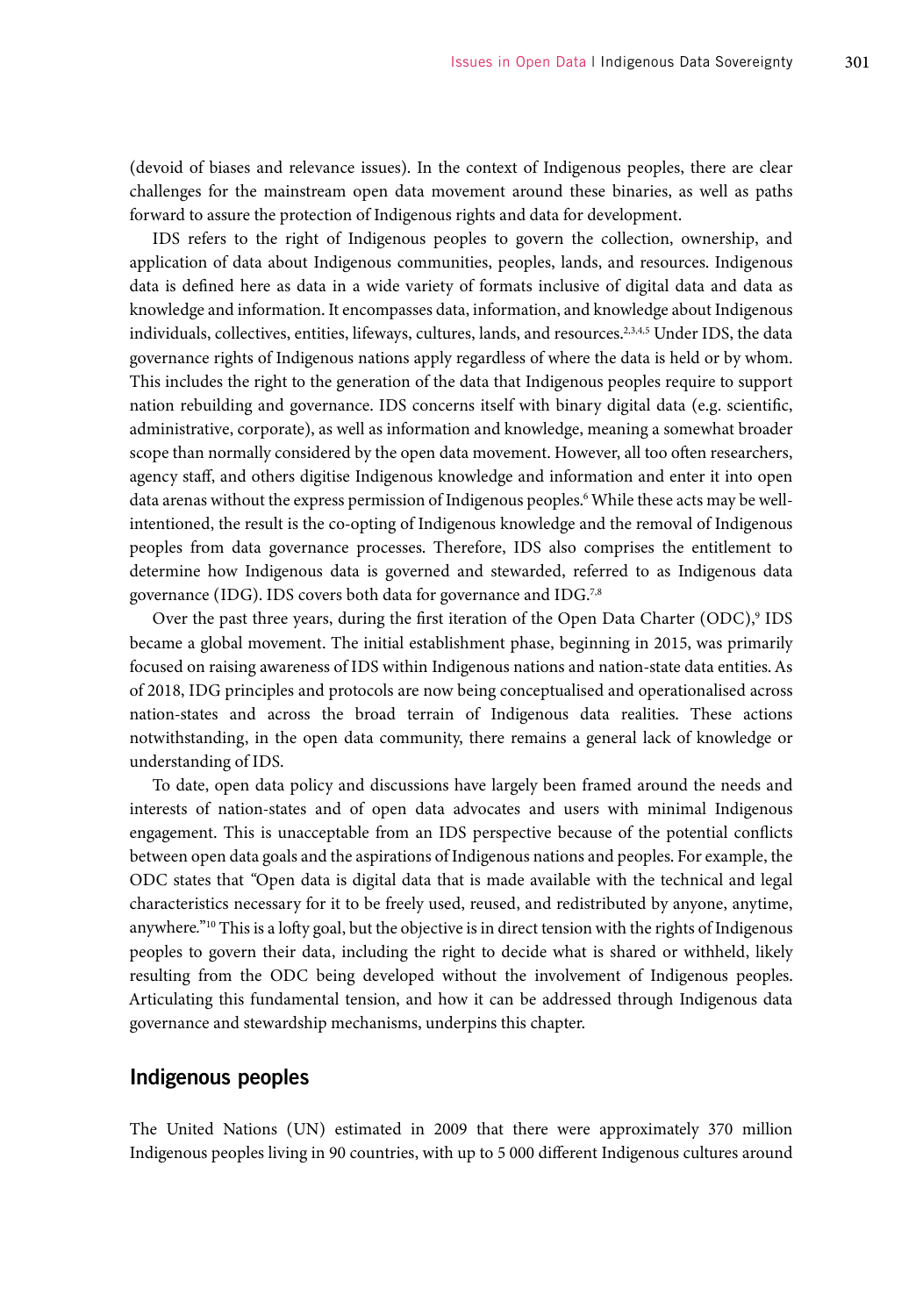the world.11 Concern for many years about the rights of Indigenous peoples led to the establishment of the United Nations Permanent Forum on Indigenous Issues (UNPFII) in 2000.<sup>12</sup> This body is mandated to deal with Indigenous issues related to economic and social development, culture, education, health, and rights. The UNPFII defines Indigenous peoples as those who are

*inheritors and practitioners of unique cultures and ways of relating to people and the environment. They have retained social, cultural, economic and political characteristics that are distinct from those of the dominant societies in which they*  live. Despite their cultural differences, Indigenous peoples from around the world *share common problems related to the protection of their rights as distinct peoples.*<sup>13</sup>

As a means of setting a minimum standard to protect the rights of Indigenous peoples, the UN has developed the *UN Declaration on the Rights of Indigenous Peoples* (UNDRIP).<sup>14</sup> Adopted by the General Assembly of the United Nations in September 2007, it develops a cohesive set of Indigenous peoples' rights through 46 articles.15 Article 18, in particular, is relevant to Indigenous data rights, stating that Indigenous peoples have the right to participate in decision-making in matters which would affect their rights in accordance with their own procedures. It is also important to note that in the context of Indigenous data, the UNDRIP specifically addresses the collective rights of Indigenous peoples.

#### Indigenous peoples and data

#### Data collection: Invisibility and bias

Indigenous nations need data about their citizens, communities, lands, resources, and culture to make informed decisions. Yet few official statistics agencies, researchers, and data collectors make any meaningful concession to Indigenous rights in relation to Indigenous data. Despite being the rights holders in relation to data about them or for them, Indigenous peoples across nation-states remain peripheral to the channels of power through which consequential decisions about Indigenous statistics are made.16 This marginalisation continues within open data discussions, the open data community, and the ODC itself.

There are also numerous contexts in which Indigenous peoples are invisible in their national statistics systems. A recent study showed that in the global 2010 Census round (2005–2014), under half of the countries that encompassed at least one Indigenous people actually included an Indigenous identifier on their census form.17 This is particularly a challenge in the Global South in regions such as Africa where Indigenous peoples are not counted or recognised.

In nations where Indigenous data is collected, federal, state, and local governments, as well as researchers, primarily collect data with limited input from the Indigenous nations, communities,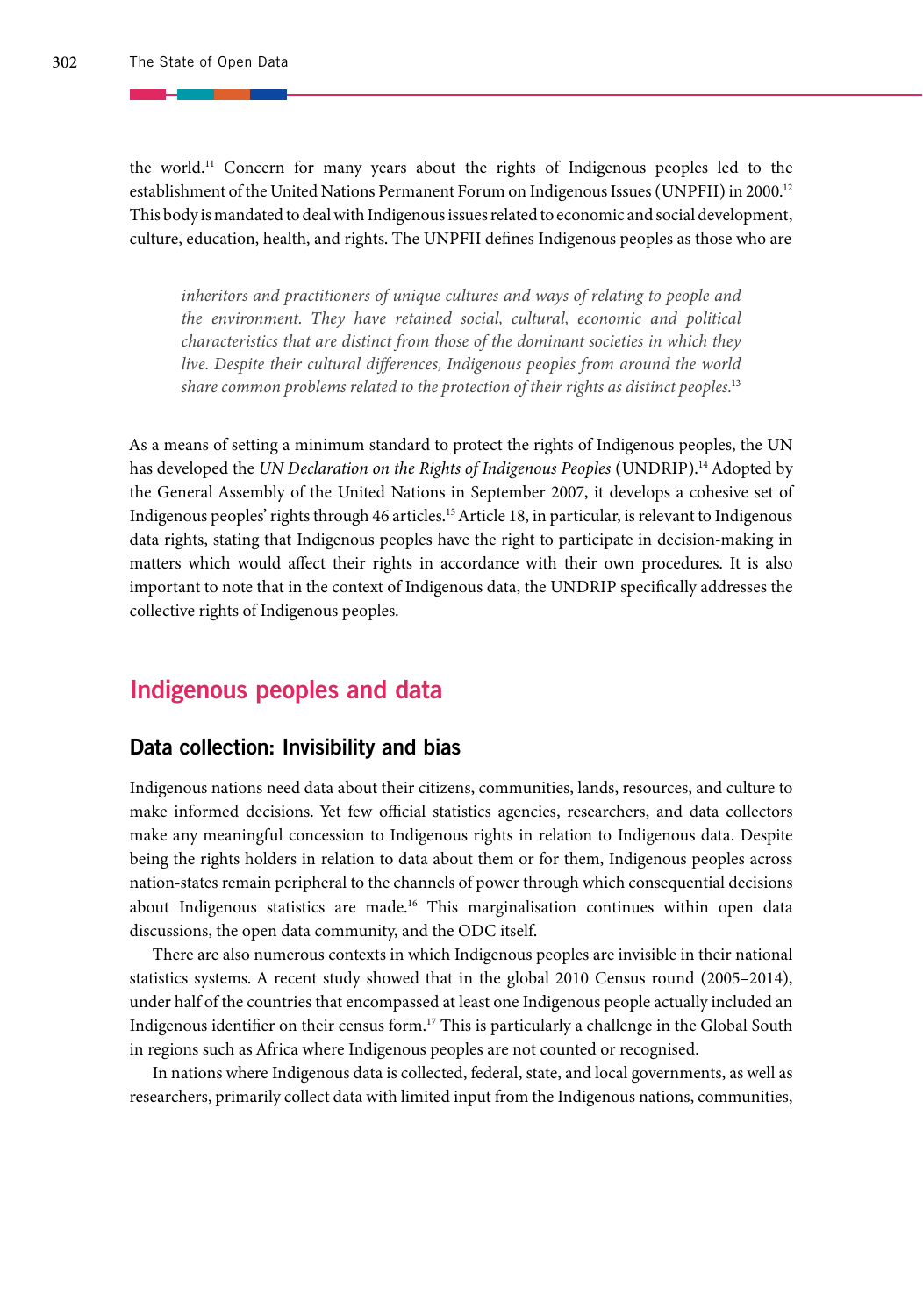and individuals described. The result is that Indigenous nations rely on external data that largely fails to reflect community needs, priorities, and self-conceptions. This data imbalance threatens self-determination, limits informed policy decisions, and restricts progress toward Indigenous aspirations for healthy, sustainable communities.18,19,20 Likewise, reliance on this data by researchers and governments limits the robustness of data-driven research and the validity of policy decisions. The IDS movement has been critical to fostering discussions and actions to improve the quality and relevance of official statistics data to Indigenous peoples and other policy-makers.

#### Australia – Closing the gap

The Indigenous peoples of Australia are comprised of two separate groups, Australian Aborigines and people from the Torres Strait Islands. Torres Strait Islander people make up about 10% of the total. While conventionally combined for statistical purposes, the two populations are not homogeneous and have significant demographic, social, and cultural differences. Regardless of population, the collection of Indigenous data in Australia has a fraught history. Until amended by referendum in 1967, Section 127 of the Australian Constitution specifically excluded the "aboriginal race" from official population figures.<sup>21</sup>

The first Census of Population and Housing inclusion of Indigenous peoples was in 1971. The reliable collection of Indigenous data has developed only slowly since then and not always in positive directions. The importance of Indigenous data is increasingly recognised within official statistical agencies, policy areas, and public and private administrative entities, yet there remains a fixed focus on what the government wants to know about Aboriginal and Torres Strait Islander people and very little on what Aboriginal and Torres Strait Islander people need to know.

There is also very little true engagement with Aboriginal and Torres Strait Islander people on what data is collected, why that data is collected, or the data needs of Indigenous Australians. Not coincidentally, the primary Indigenous policy which identifies the *Closing the Gap* targets developed by national and state governments is now being refreshed. After ten years, no socioeconomic or health gaps have been closed and only a minority of targets have shown either absolute or relative improvement in that period.<sup>22</sup>

As a way of advancing Indigenous data governance in Australia, an Indigenous Data Sovereignty Summit for Aboriginal and Torres Strait Islander leaders across academia, peak bodies, and community organisations was held in June 2018 as a partnership between the Miaim nayri Wingari Indigenous Data Sovereignty Group and the Australian Indigenous Governance Institute, with the outcomes delivered in a Summit Communique.<sup>23</sup>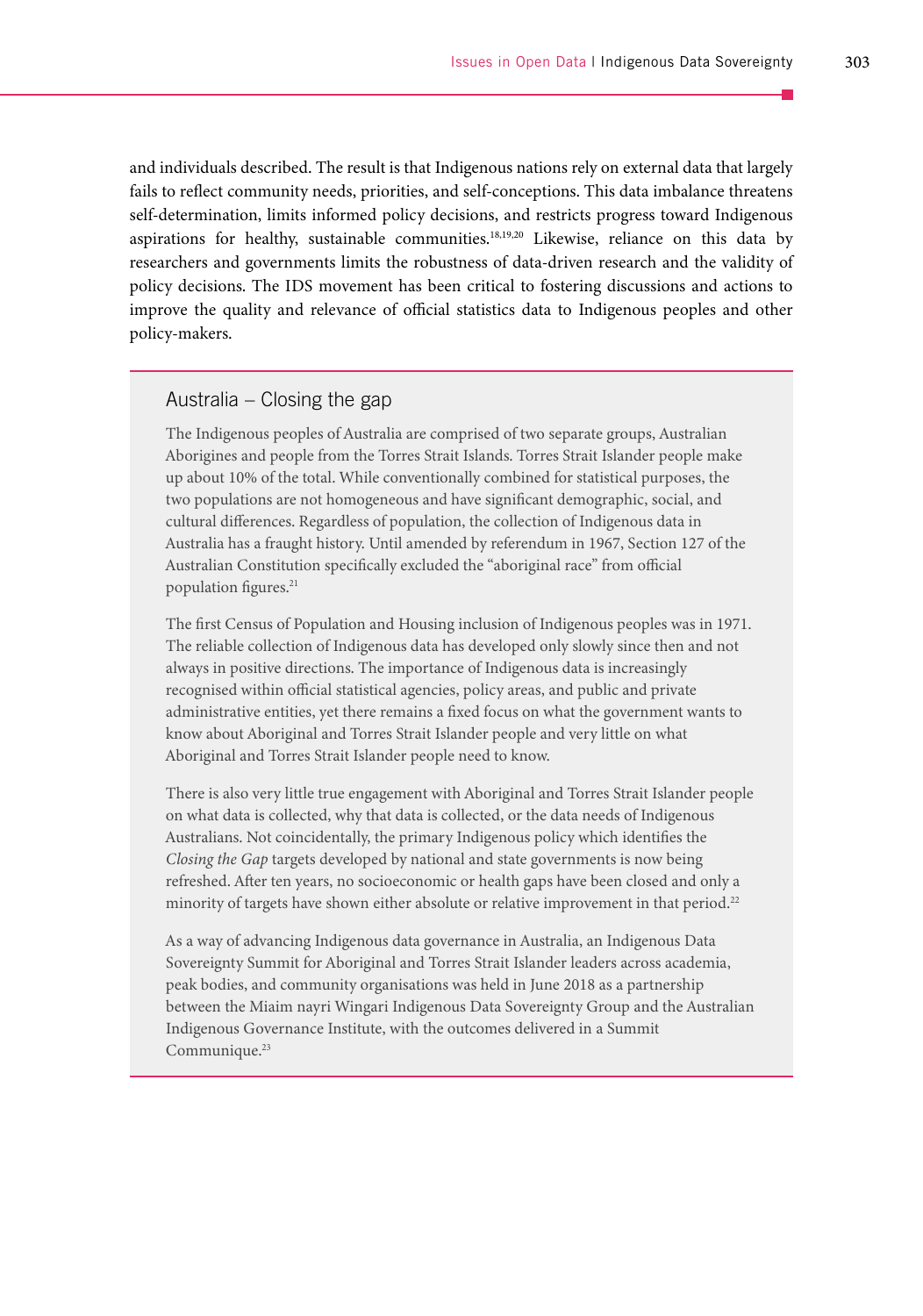#### Sweden – Absence of data

The European Union General Data Protection Regulation (GDPR) replaced the Personal Data Act in Sweden in 2018 but maintained that the processing of data that reveals ethnicity or race is prohibited. This regulation was first introduced in the Data Act (1973:289) and has severely impaired discussions in relation to Indigenous data.

Sweden is an example of a welfare state where health equity and equality are advanced, and where epidemiology and health statistics are cutting-edge, but also where laws surrounding data have resulted in Sweden being unable to provide any significant data to understand the health and social well-being of the Sámi, its Indigenous people. This circumstance also means that there is little official data produced by the state that Sámi people can take ownership of.

Indigenous data is mainly produced by researchers and is guarded by Swedish ethical protocols that do not take Sámi ownership or control into account.<sup>24</sup> However, things have recently been moving forward due to increased pressure from Sámi society and nongovernmental organisations (NGOs) that have called for a truth and reconciliation commission, ethical guidelines for Sámi research, a consultation order for Sámi issues, and enhancement of the Sámi Parliament's role in the collection of data. Together with the implementation of a Nordic Saami Convention, this may force the Swedish state to open up for discussions on ownership and governance of data.

#### Data access, use, and interpretation

There are multiple problems with the ways in which state agencies have collected, stored, analysed, and disseminated data about Indigenous peoples and their lands and resources, which have been well documented across a range of contexts and timeframes.<sup>25,26,27,28,29</sup> The information that Indigenous nations have access to is often unreliable, inaccurate, irrelevant, and fraught by a long-standing mistrust of data and data systems by Indigenous peoples.<sup>30</sup> Furthermore, statistics about Indigenous peoples often perpetuate a narrative of inequality, creating a dominant portrait of Indigenous peoples as defined by their statistically measured disparity, deprivation, disadvantage, dysfunction, and difference.<sup>31</sup> Data infrastructures are designed based on cultural assumptions that can lead to the systematic misrepresentation of Indigenous peoples (e.g. not allowing for the entry of names that do not conform to the dominant cultures naming conventions).32 Further, conceptualisations of open data purely as digital data produce an area ripe for knowledge co-optation and the theft of Indigenous knowledge as, for example, in cases where researchers or others who collect Indigenous knowledge about the environment (as opposed to digital data) digitise that knowledge and then share it openly without consent or oversight from Indigenous peoples.<sup>33</sup>

Indigenous peoples and nations experience a number of challenges in accessing data. These difficulties are driven both by internal and external environments.<sup>34,35,36</sup> External challenges include inconsistent Indigenous identifiers, the siloing of data by sector, laborious or unclear data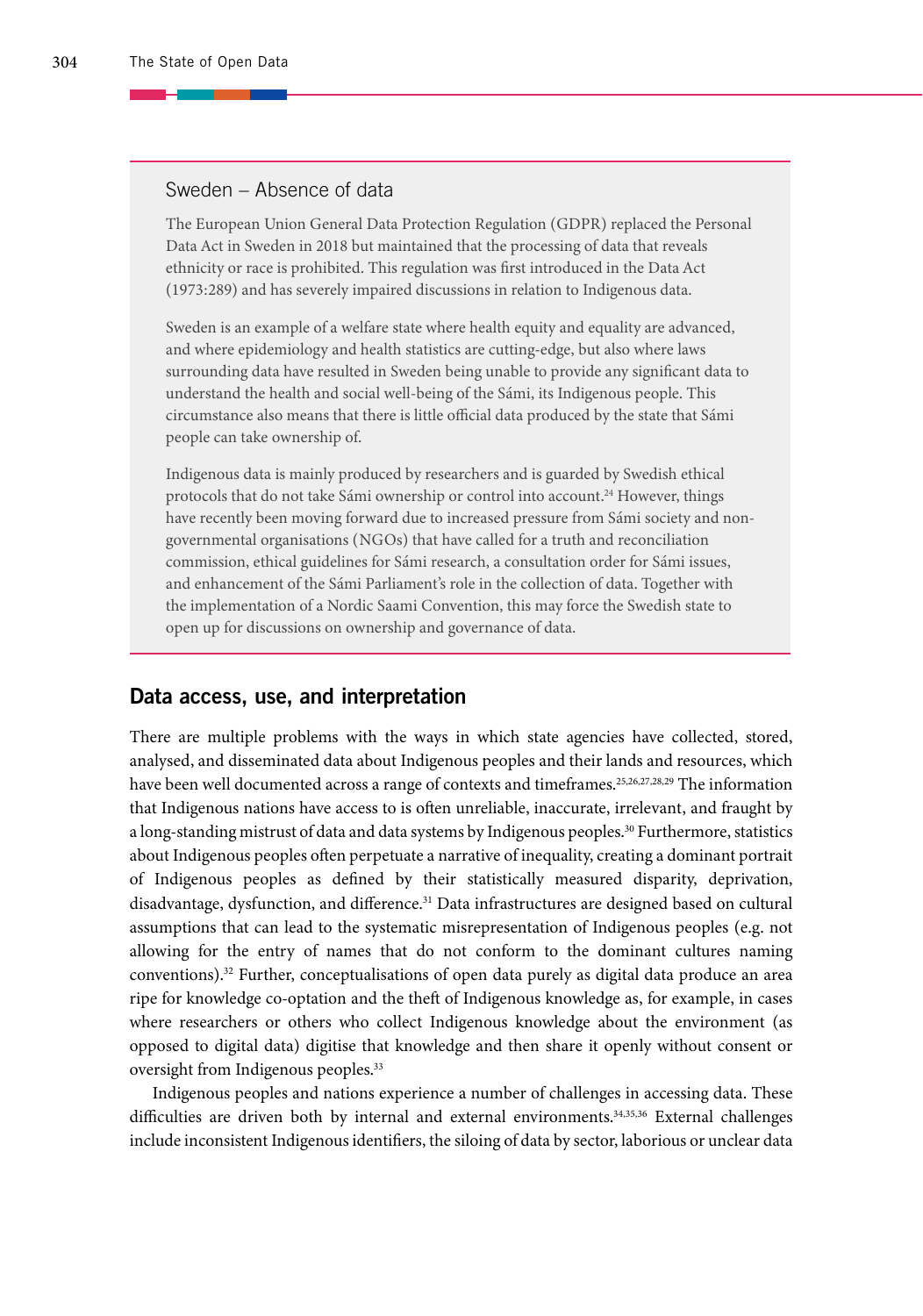sharing and access protocols, low investments in Indigenous peoples' data science skills, and Indigenous nations' data infrastructures. Internally, for Indigenous nations and peoples, there are difficulties in accessing and paying for programmes to build data capacity and a general lack of access to digital hardware, software, connectivity, and funding for issue-specific capacities.

The inconsistencies and inadequacies of, and lack of access to, existing Indigenous data systems have led to researchers, data repositories, and data service operations being increasingly aware of the need to understand IDS. At the same time, few researchers, governments, or organisations are aware of the appropriate processes. Thus, the aim is for governments, researchers, funders, and others to choose data governance and stewardship mechanisms that better align with Indigenous rights and aspirations; to improve data quality, access, and value; and to invest in building data capacity and infrastructure.

#### Mexico – Data access

Mexico's Indigenous population (7.4 million) represents about 6% of the total population in the country. Most of Mexico's Indigenous peoples live under marginalised conditions (87.6%). Only 15% report having access to a computer, and only 10% report having access to the internet. This alone represents a big challenge for open data availability within Mexican Indigenous communities, despite the existence of a well-established government open data platform.<sup>37</sup> Furthermore, even if accessed, data interpretation and use is limited or irrelevant since there are limited capacities within Indigenous communities to make sense of data available from open data platforms.

The average education level for Indigenous people in Mexico is five years of school attendance, representing less than the completion of elementary school. Nevertheless, as a first step toward recognising IDS, an Indigenous consultation law has been drafted which will establish the right for Indigenous groups to be consulted regarding, among other topics, their natural resources and land use. Such consultation is to be prior to action, free, and informed. This last point implies the right to access information presented in a fashion understandable and relevant to Indigenous communities in advance of consultation.

#### Data ownership and appropriation

IDS derives from inherent sovereignty and finds its genesis in the oral traditions of Indigenous peoples and community roles and responsibilities.<sup>38</sup> The collection, storage, sharing, and use of data have been a strong part of Indigenous cultural knowledge throughout history<sup>39</sup> with data storage taking diverse forms, including art, painting, written records, oral traditions, and stories. Open data communities often solely consider data as digital. There is often a focus on quantitative information at the expense of qualitative information based on the lived experience. IDS constitutes a challenge to this narrow conception of data both by protecting knowledge and information that may be taken and digitised and by underscoring that there are other ways of knowing. IDS is then also a broader critique of the turn to digital data in governmental and societal "ways of knowing".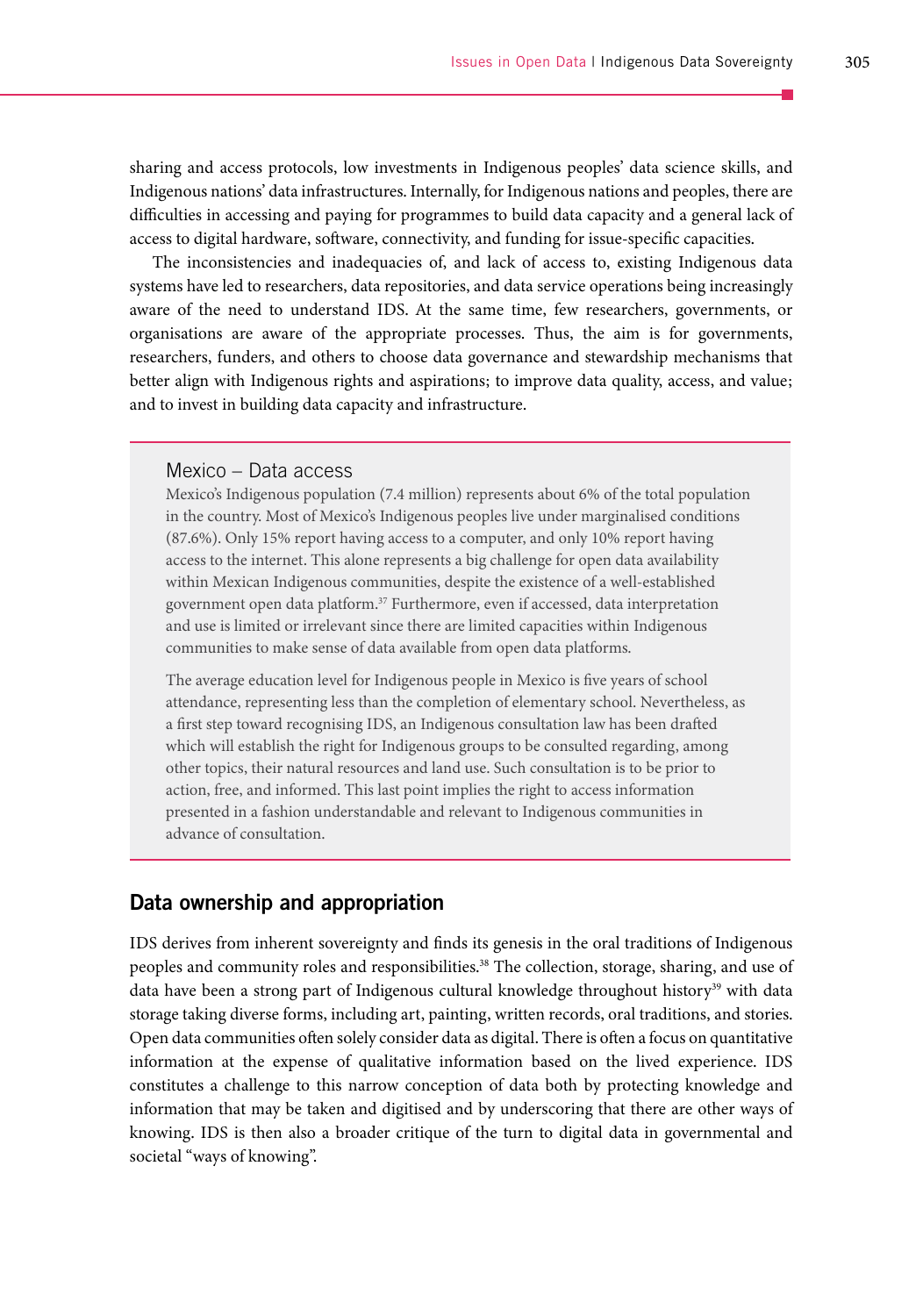IDS also refers to a collective right to data.40,41 While individuals may hold data and have data rights, Indigenous peoples as collectives (or nations) have the right to govern the data about their peoples, lands, and resources. This represents several implications for open data and big data: conceptualising collective rights for data linkage, sharing, and use; protecting data used to describe or compare Indigenous nations; and exploring collective rights of Indigenous nations to privacy and confidentiality. While these and other issue areas have been identified in relation to Indigenous peoples' collective rights to data, the IDG and data stewardship mechanisms and legal strategies have yet to be fully realised. However, some international standards, particularly those set by the UN, support Indigenous peoples' collective rights to govern data.

As previously noted, Article 18 of the UNDRIP stipulates the right to participate in decisionmaking in matters affecting Indigenous rights and to maintain and develop Indigenous decisionmaking institutions. As Kukutai and Taylor argue, $42$  the UNDRIP raises urgent questions about the proper role of state machinery in gathering statistics on Indigenous peoples. The UNDRIP also clearly set outs the rights of Indigenous peoples related to data about them. As per Articles 3, 5, and 23, Indigenous peoples have the right to self-determination, inclusive of the right to control and determine what for them as Indigenous peoples constitutes economic, social, and cultural development. The functional planning and implementation of that development is reliant on data – data that Indigenous peoples currently do not have access to or does not exist.

The UN Sustainable Development Goals (SDGs) provide an example of engagement to support Indigenous rights and development according to Indigenous aspirations. The "Transforming Our World: The 2030 Agenda for Sustainable Development" resolution43 refers to Indigenous peoples six times, underscoring the need for the participation of Indigenous peoples at the country level and calling for disaggregated data on Indigenous status on Indigenous peoples' terms, aligning with the UNDRIP and other human rights standards. Since the open data of nation-states plays a key role in tracking progress toward the SDGs, the engagement of Indigenous peoples and respect for Indigenous rights must be fundamental components of this process, as well as the open data principles of the ODC and practices.

In some cases related to the preservation and/or exploitation of natural resources, Indigenous rights are established in legal international protocols. Article 26 of The Cartagena Protocol on Biosafety regarding socioeconomic considerations, for example, establishes that parties "may take into account … the impact of living modified organisms on the conservation and sustainable use of biological diversity, especially with regard to the value of biological diversity to Indigenous and local communities".44 With regard to the Nagoya Protocol on access to genetic resources and the fair and equitable sharing of benefits arising from their utilisation, Article 12 on traditional knowledge associated with genetic resources states that parties "shall in accordance with domestic law take into consideration Indigenous and local communities' customary laws, community protocols and procedures, as applicable, with respect to traditional knowledge associated with genetic resources".45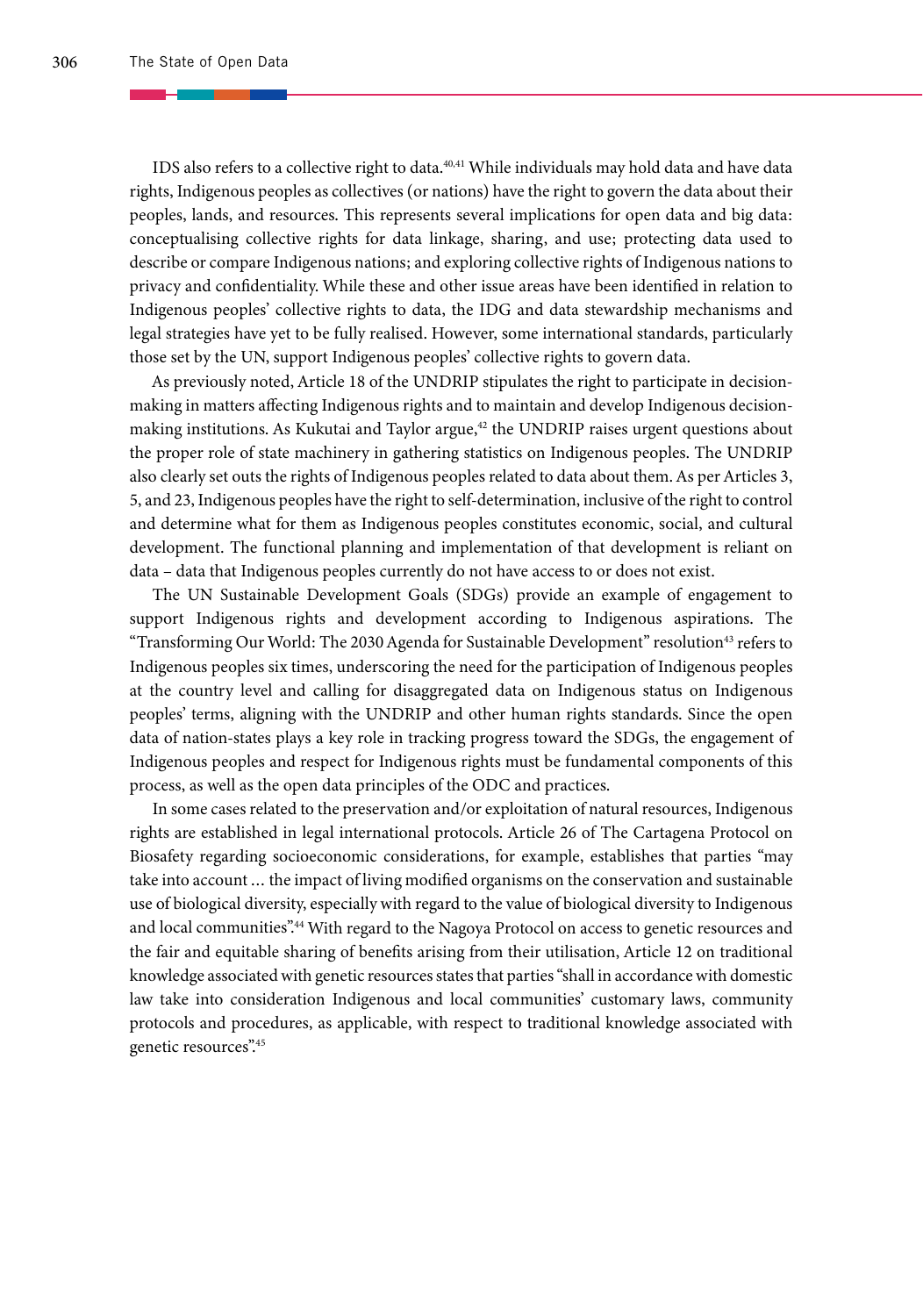#### Nagoya Protocol – Who benefits from data?

Benefits stemming from access to data should be mutual among all actors involved, particularly data related to traditional knowledge from Indigenous communities. The Nagoya Protocol<sup>46</sup> serves as an important reference regarding three main issues:

- **1. The importance of establishing proper mechanisms and legal grounds to achieve mutual benefits from data use**. Article 7 establishes that "In accordance with domestic law, each Party shall take measures, as appropriate, with the aim of ensuring that traditional knowledge associated with genetic resources that is held by Indigenous and local communities is accessed with the prior and informed consent or approval and involvement of these Indigenous and local communities, and that mutually agreed terms have been established" (p. 7).
- **2. The relevance of raising awareness about data exploitation** regarding traditional knowledge in relation to genetic resources through education and training (capacity building) about data access, interpretation, and use. Article 21 paragraph (g) establishes the need to take measures to raise awareness regarding "education and training of users and providers of genetic resources and traditional knowledge associated with genetic resources about their access and benefit-sharing obligations" (p. 16). All this should be developed in a culturally sensitive fashion.
- **3. The importance of maintaining an awareness of the delicate position of the least developed countries** which are inhabited by a number of Indigenous communities that generally have increased difficulty with accessing open data sources.

These issues illustrate the importance of properly establishing common legal and operational grounds regarding data exploitation of any kind in relation to Indigenous knowledge and resources, including not only genetic resources but also cultural, demographic, and other types.

As political entities, Indigenous peoples and nations are more than mere "stakeholders" in data ecosystems.47 They have the right to control data about their peoples, lands, and resources. That right is the fundamental difference in the relationship between Indigenous peoples and Indigenous data and other stakeholders' relationships with Indigenous data. Data stakeholders include nation-states and other governments, researchers, NGOs, Indigenous organisations, funders, and IDS networks. These stakeholders have diverse interests in Indigenous data and, at times, are in situations to govern or steward Indigenous data.

Increases in knowledge and awareness of IDS in Aotearoa/New Zealand, Australia, Canada, Sweden, and the United States (US) are occurring at multiple levels and among a variety of rights holders and stakeholders (e.g. Indigenous nations and peoples, nation-state and local governments, non-profits/NGOs, researchers). Although IDS is not currently an open data concern for most nation-states, incremental efforts to improve the standing of Indigenous peoples and nations in relation to open data are occurring.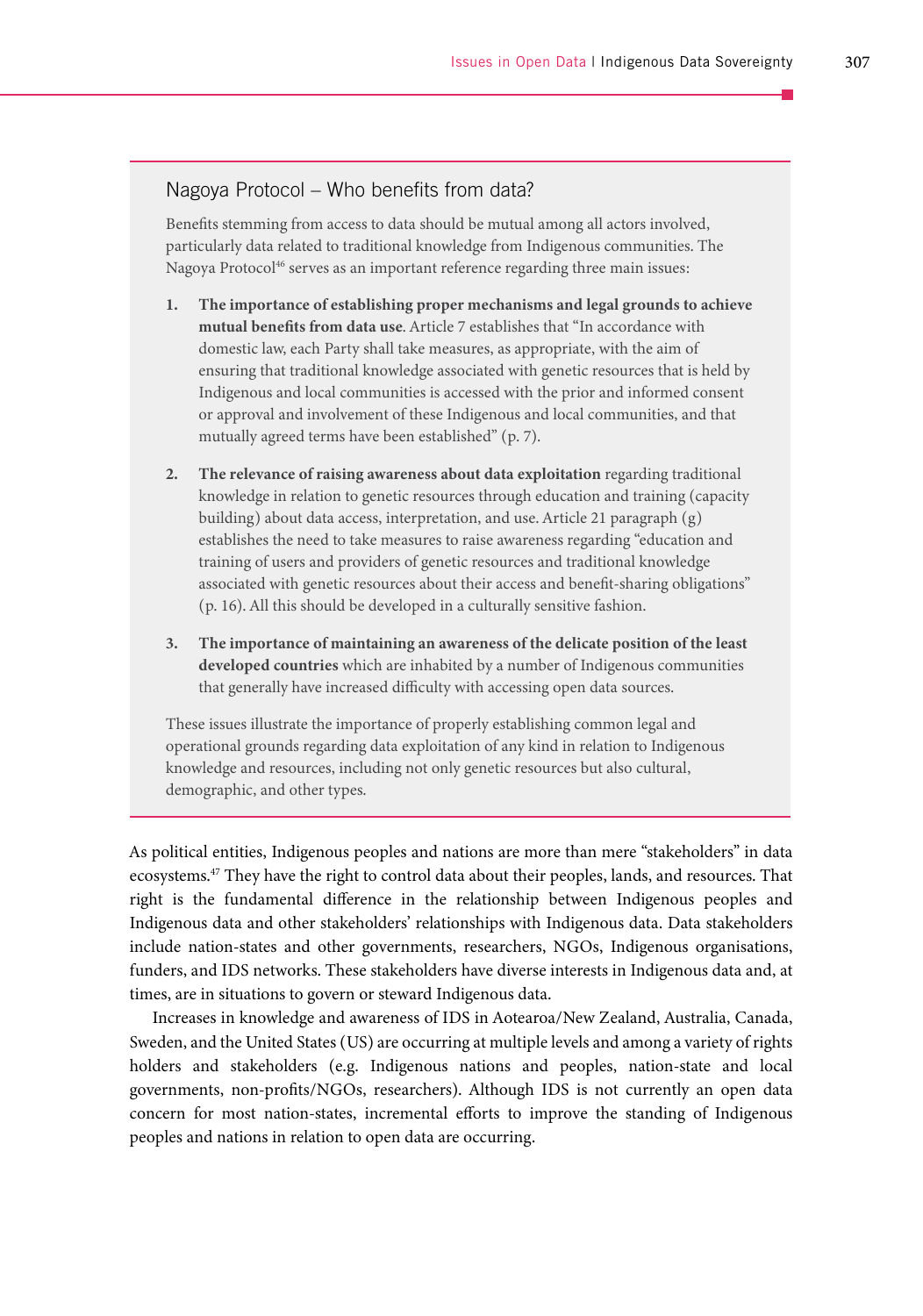#### Canada – Data governance and informing the nation-to-nation relationship

Canada's Open Government Plan with respect to Indigenous data has been evolving. The plan has gone from promoting programme access for First Nations people to recognition of the developing nation-to-nation relationship between Indigenous nations in Canada, including over 600 First Nations, Metis Nations, Inuit, and the federal Crown. Canada has made a commitment to reflect this renewed relationship in open government planning. It is expected that Canada's Open Government Plan will continue to evolve as these nations assert data sovereignty. Across Canada, the conversation about open data also involves provincial and territorial governments. For example, the Ktunaxa Nation asserts data sovereignty and will work with both the governments of Canada and British Columbia to determine the parameters for opening data related to their Nation or to their people.

#### Aotearoa/New Zealand – Embedding Māori data sovereignty across the government

Aotearoa/New Zealand is one of the world's most advanced digital nations.<sup>48</sup> Data is seen as a key national strategic asset, and several policy and legislative initiatives are underway to facilitate easier data sharing and linkage. The Integrated Data Infrastructure (IDI), a world-leading research database, contains de-identified data from more than 50 surveys and administrative datasets across the state, research, and NGO sectors. There is also increasing interest in how a "social licence" can enable more flexible data sharing without individual consent, and the government recently adopted the ODC. Missing, however, are robust, innovative models of data governance and ethics, value creation, and benefitsharing.

Māori have well-tested "tikanga" (ethics, processes, principles) around the protection and sharing of knowledge for collective benefit that can be readily adapted to digital data environments. Māori Data Sovereignty (MDS) advocates are developing a number of tikanga-based solutions, including models of Māori/iwi (tribal) data governance for the IDI and wider government ecosystem, a "cultural license" as the "social licence" alternative for community acceptability of data use, and a Māori Data Audit Tool to assess organisational readiness to incorporate MDS principles. The potential benefits of embedding MDS principles across government data ecosystems extend beyond Māori to include the wider Aotearoa/New Zealand public.

#### Challenging the dominant data discourse

As the scale and scope of Indigenous peoples' economic, social, and cultural development accelerates, the demand for data is increasing. Indigenous nations also are seeking methods to protect and control their proprietary information, especially data stewarded by other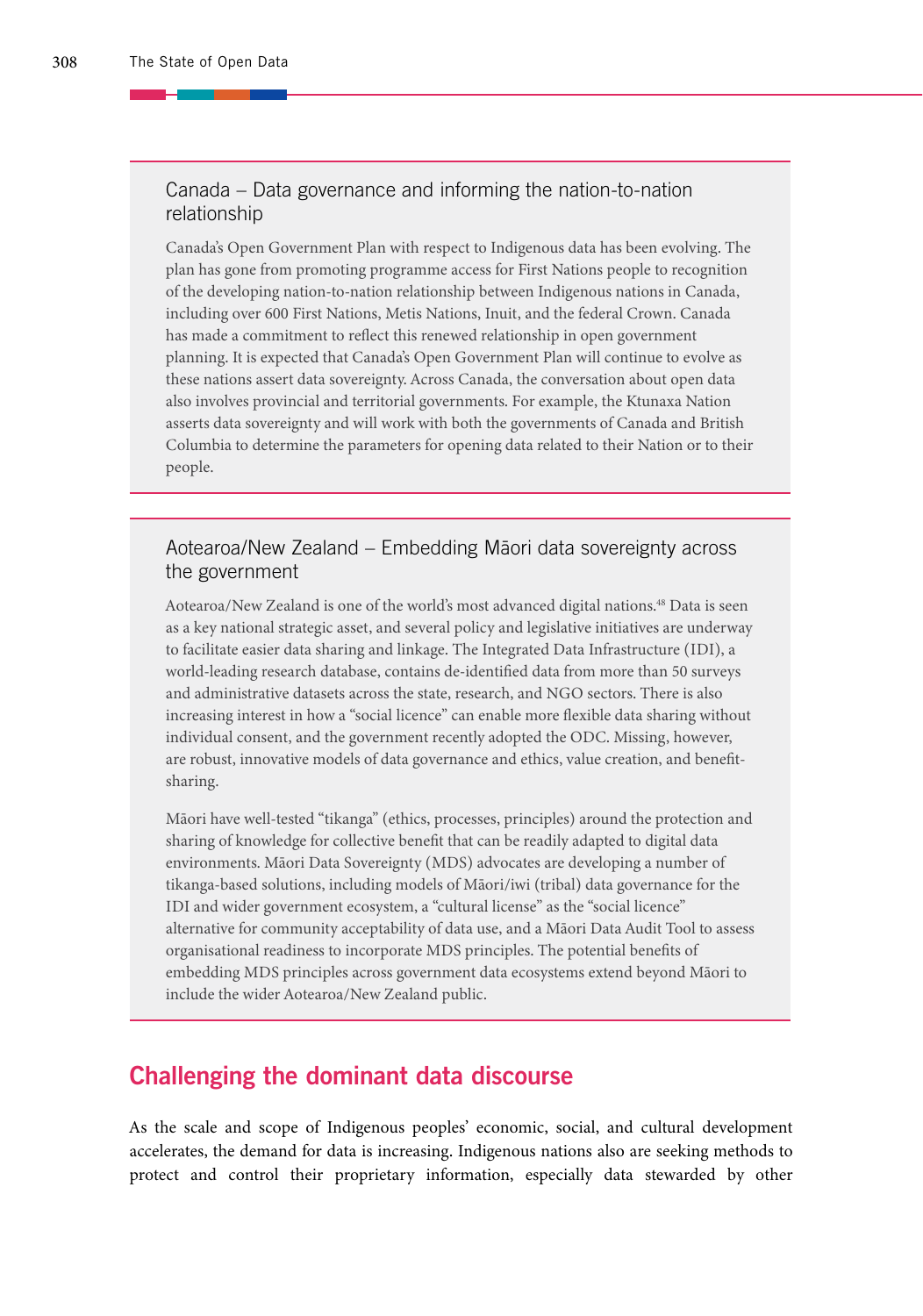governments, non-profits, and researchers. At the same time, non-tribal entities and individuals stewarding and using Indigenous data increasingly recognise the need to protect information about Indigenous nations and peoples. Often, this data collection and usage exists in a vacuum with little to no guidance from others, given the unique circumstances of Indigenous peoples' data. These are issues not just of IDS but also of IDG. These issues are crystallised when set against key principles and goals set out in the ODC.<sup>49</sup> This section addresses the ODC, discussing assumptions which underlie the movement, including assumptions around democracy and citizenship that are highly problematic for Indigenous peoples. It then presents a path forward for engaging with Indigenous peoples around open data at the nation-state and international levels through existing and nascent IDS networks.

#### Principle 1: Open by default

As the name suggests, this principle supports the open use of data as the norm, shifting the onus onto governments to justify why and when data should be kept closed (e.g. for security or data protection reasons). In general, the argument behind the open data movements has been that with data in the open, discussions to improve interpretation can then take place. This assumes particular positions of privilege in relation to access to public debate, but also in how that data is interpreted. The problem here is that very few governments have supported or incorporated IDG principles into the values and principles that guide open data practices. A lack of IDG principles results in the absence of processes aligned with Indigenous rights to guide decisionmaking for how and why Indigenous data should be shared and in the ethical use of that data. More fundamentally, opening Indigenous data by default bypasses entirely the rights of Indigenous peoples to decide what, if any, of their data should be shared, let alone issues of ownership. In the absence of such basic decision-making ability, there is a heightened risk of data misinterpretation and misuse.

While the ODC recognises the need to protect individual privacy and to adhere to domestic laws, it is silent on the issue of collective privacy. Yet this is a crucial factor for Indigenous peoples, especially with the move toward algorithmic decision-making and data mining. National privacy laws are increasingly being revised to strengthen the protection of personal data privacy and impose penalties for data breaches, but they have yet to grapple with more complex issues of collective privacy, and, thus, they offer minimal protection. Likewise, open data licensing regimes do not generally accommodate collective rights, and reuse often relies on use of permissive licensing with few restrictions. These Eurocentric conceptualisations of privacy and licensing challenge IDS collective rights to data and are also problematic in many other societies with imbalances in power, such as those with a post-colonial context.

#### Principle 5: Improved governance and citizen engagement

As data becomes available through open data portals, more sectors and individuals gain access. However, for Indigenous peoples, one of the key challenges to open data is the risk of interpreting results in the absence of historical, cultural, political, and social contexts. This risk could even further marginalise and stigmatise Indigenous peoples, ostensibly the opposite of what is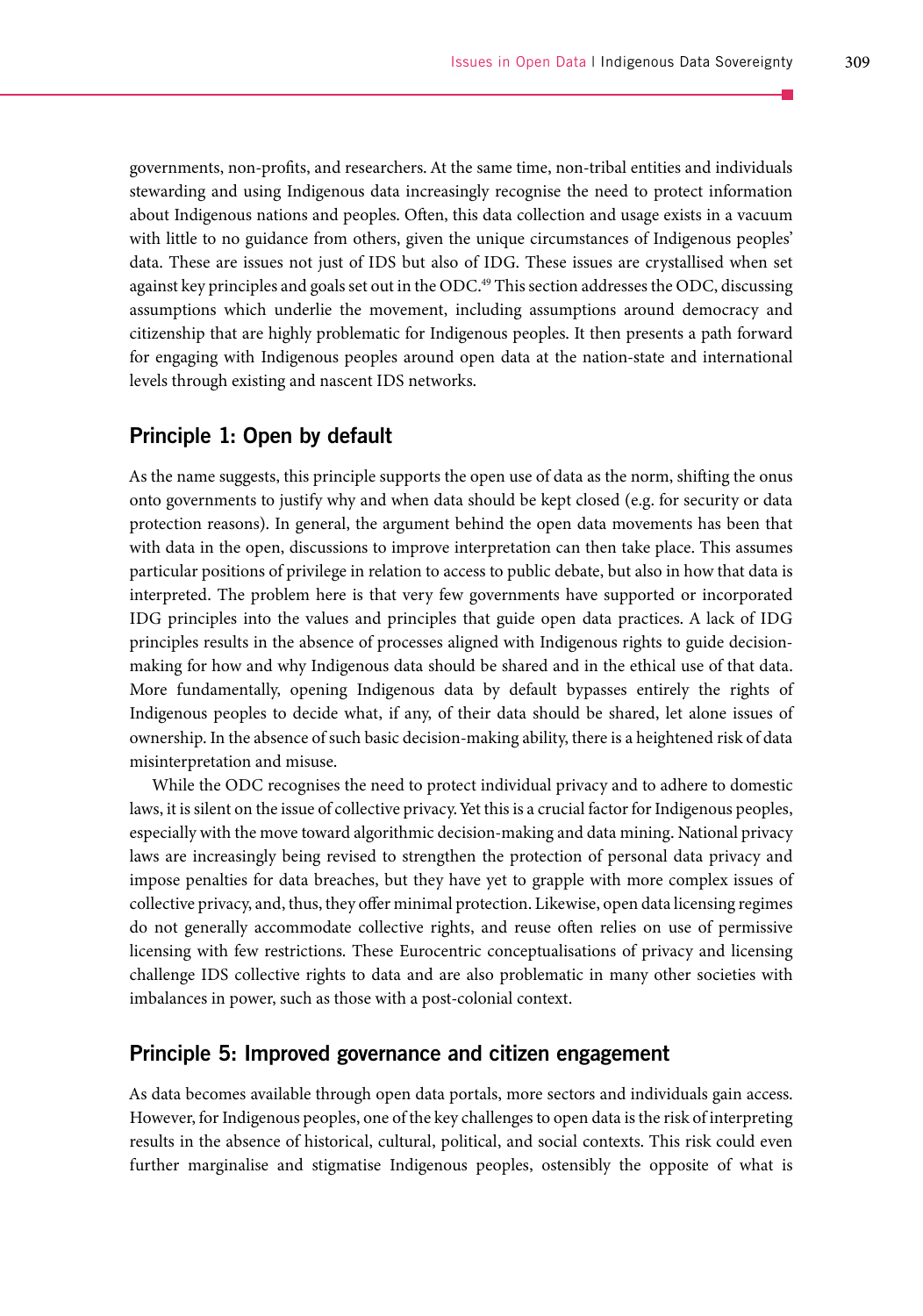intended. There will be unintended and pejorative consequences for Indigenous peoples if open data movements do not acknowledge the bias and values inherent in all data.

The choice of what is counted, the ways that people are categorised and grouped, and the methods of data collection all reflect decisions made by people who may not have the cultural or contextual knowledge to interpret data fairly. For example, findings may show that the prevalence of chronic disease is higher for Indigenous people living in cities than for those who are living in more remote traditional lands and communities. The data could be used to justify decreased resources to communities for chronic disease management; however, a key underlying reason for the difference may be the pre-existing lack of resources in the communities that force people to relocate to seek care.

As per inherent sovereignty rights underscored by UNDRIP, and recognition by nationstates, particularly Aotearoa/New Zealand, Canada, and the US, Indigenous peoples have the right to control the data about them. Additionally, Indigenous data histories are plagued by the misuse and misinterpretation of Indigenous data,50,51 sometimes intentionally, sometimes not. Without Indigenous data ownership and control, data can inadvertently result in a perpetuation of marginalisation. But while results may be inadvertent, a lack of knowledge does not exonerate those who cause it. Only through engagement with, and active control over, data by Indigenous peoples can the inadvertent wrongs be righted, and, ultimately, the benefits of data be realised for governance.

#### Principle 6: Inclusive development and innovation

This principle recognises that open data can "help to identify social and economic challenges, and monitor and deliver sustainable development programs. Open data can also help meet global challenges such as poverty, hunger, climate change, and inequality." These goals are indeed laudable and highly relevant for Indigenous peoples who, through processes of colonisation and colonialism, incur systematic social, economic, and political disadvantage in most, if not all, national contexts.<sup>52</sup> For many decades, Indigenous peoples have often been the targets of policy interventions aimed at improving their socioeconomic position, but they have rarely been asked, let alone empowered, to contribute their own solutions. It is not uncommon for Indigenous values to clash with the development goals of national governments and, at times, even intergovernmental organisations and international NGOs, particularly in relation to environmental stewardship. The principle of inclusive development and innovation needs to be tempered with an appreciation of the fraught relationship that many Indigenous communities have experienced in the name of development, democracy, and citizenship, as well as an awareness of the systemic barriers that continue to make it challenging for Indigenous peoples to take leadership of solutions which support their own aspirations (including data-driven solutions).

#### Developing a new discourse

To date, three national-level IDS networks exist: Te Mana Raraunga Māori Data Sovereignty Network,<sup>53</sup> the United States Indigenous Data Sovereignty Network (USIDSN),<sup>54</sup> and the Maiam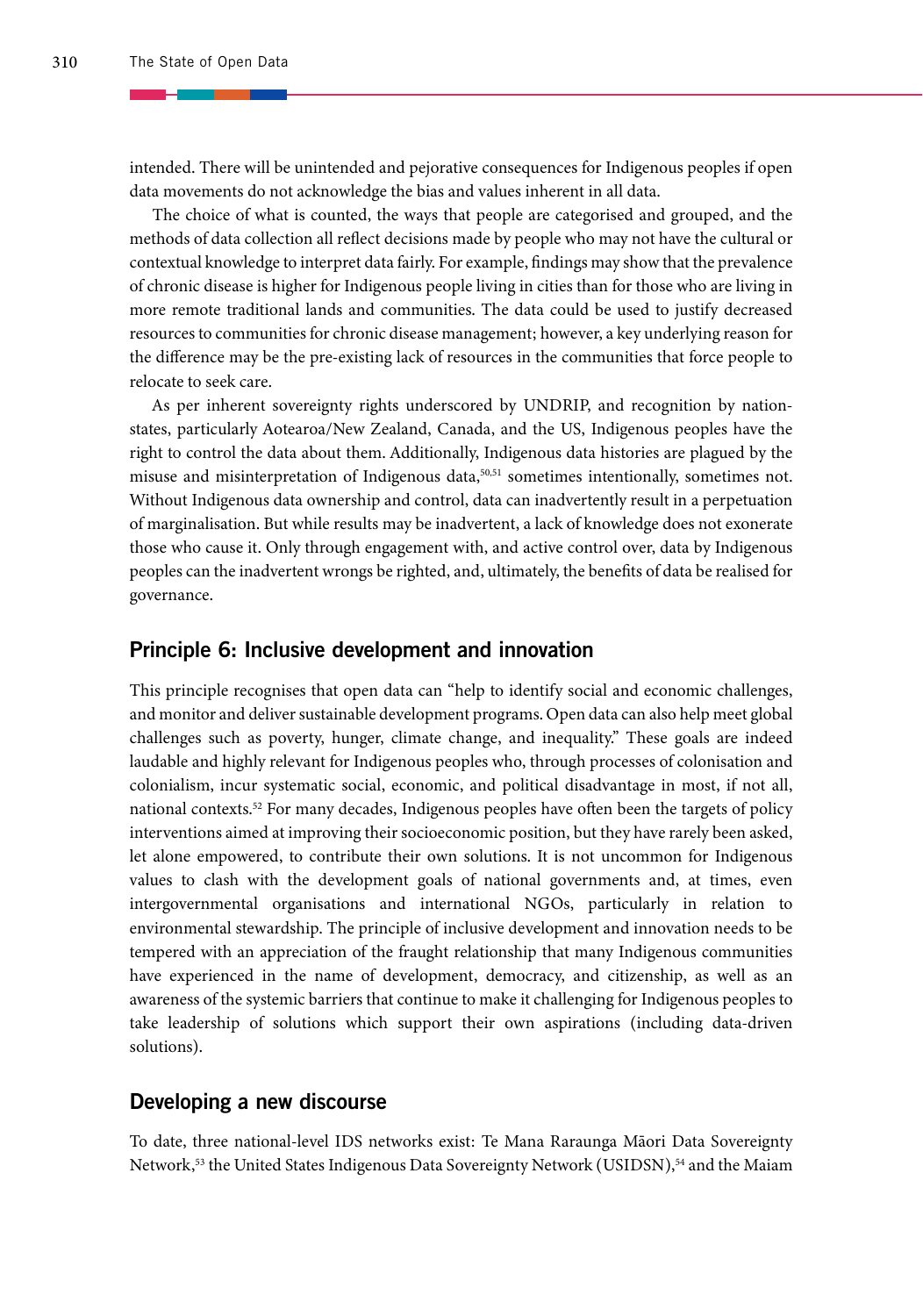nayri Wingara Aboriginal and Torres Strait Islander Data Sovereignty Collective in Australia.55 Similar initiatives are underway elsewhere, including in Scandinavia, where there is not yet an established network, but two Sámi research centres (Umeå University and UiT – The Arctic University of Norway) have recently started discussions on establishing a network. And while the use of IDS terminology is relatively new, the First Nations Information Governance Centre (FNIGC) in Canada has been a leading voice for the rights of Indigenous peoples in relation to their data for over two decades.<sup>56</sup>

The First Nations principles of OCAP® (standing for data Ownership, Control, Access, and Possession) are a set of standards that establish how First Nations data should be collected, protected, used, or shared and are now the *de facto* standard for how to conduct research with Canadian First Nations.57 Building off the strong history of Indigenous rights in relation to data, a network focused on IDS is being incubated in Canada.

Currently, these networks are engaging in an informal, and somewhat ad hoc fashion, to share information and strategies, hold joint events, and collaborate on research. In the last three years alone, this spirit of collaboration has produced seven events, ten joint panel/workshop initiatives, and a co-edited book, *Indigenous data sovereignty: Toward an agenda.58* Freely available online, the book was downloaded more than 8 000 times in its first year, reflecting the very high level of international interest in IDS.

In 2017, the founders of the existing networks joined to create the International Indigenous Data Sovereignty Interest Group at the Research Data Alliance (RDA IDS Group).59 This group is committed to expanding the IDS discussion beyond North America and Australasia to include the Global South, notably South America and Africa. The RDA IDS Group also supports the drafting of principles for the governance of Indigenous data for adoption and implementation by international research organisations.

IDS network engagement with other data actors has occurred both at the nation-state and international levels across a range of data topics, including privacy, ethics, research data, big data, open data, and many others. Open data is just one aspect of the larger data and Indigenous data sovereignty discussions. Open data agents and actors must recognise that Indigenous peoples and networks, which have already experienced bias, disregard, and limited investment in data capability and capacity, are operating across a range of topics. Of the almost unlimited amount of work still to be undertaken, open data is but one aspect.

The Canadian government has recognised the need to collaborate more closely with Indigenous peoples with respect to open data. First Nations have had input into Canadian open government discussions, and Canada's 4th Plan on Open Government 2018-20 includes Indigenous engagement activities.60,61 Members of the RDA IDS Group also have participated in the third and fourth International Open Data Conferences, hosting a side event, the International Indigenous Open Data Summit, at the 2016 gathering in Madrid. The summit drew over 25 participants from Australia, Aotearoa/New Zealand, US, Africa, Taiwan, and other countries. Presentations and discussions focused on three elements: 1) how Indigenous peoples were or were not engaging with open data and why; 2) building connections and community at the intersection of IDS and open data; and 3) identifying the tensions between IDS and open data (and potential paths forward to ameliorate the tensions, while supporting useful data to meet development goals). In addition, members from Te Mana Raraunga and Maiam nayri Wingara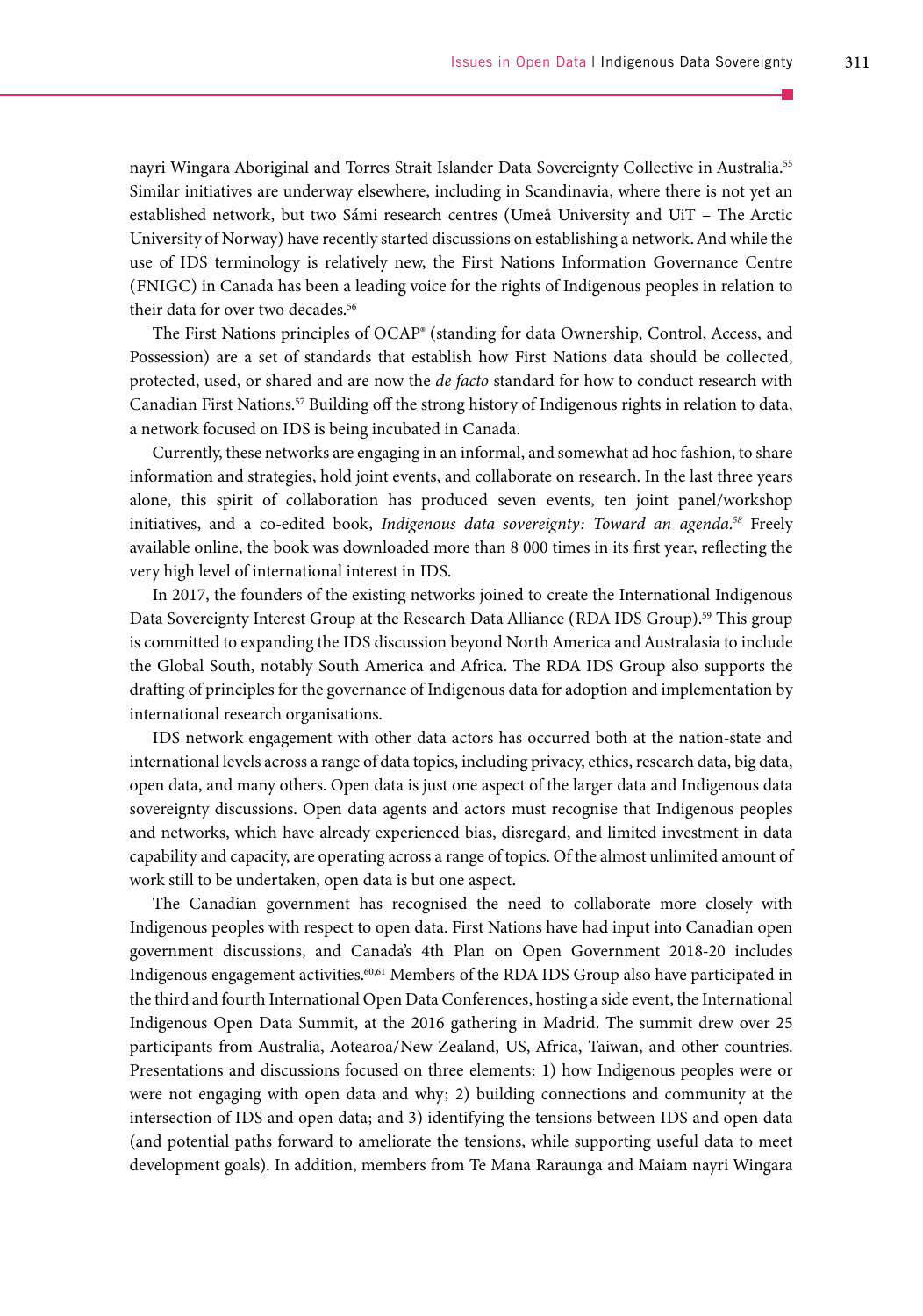Indigenous Data Sovereignty collective presented at the 2018 UN Special Rapporteur on the Right to Privacy Consultation on Open Data-Big Data workshop held in Sydney.

Despite these efforts, there are ongoing resource and infrastructure constraints to advancing the shared goals and aspirations of IDS partners, including connecting with and expanding the IDS dialogue beyond the wealthy colonial settler states of North America and Australasia. Given the global scope of IDS, it is critical that the colonial and oppressive exclusion of Indigenous peoples in the Global South is not reproduced in IDS discourse and advocacy. To that end, a more robust and coherent international collaboration is needed to achieve impactful outcomes at the intersection of IDS, IDG, and open data. Currently there are no funders or investors driving activity at the nexus of these topics.

The RDA IDS Group and the nation-state network activities highlight three potential steps forward for the open data community in relation to Indigenous data and peoples. First, the necessity of engaging with Indigenous peoples, not merely in a consultative way, but rather as partners and knowledge holders at the table to inform how to steward Indigenous data. Second, the IDS networks need to provide a way forward for engagement with Indigenous peoples. The networks offer pre-existing contacts for non-Indigenous entities to begin working with in order to insert an Indigenous voice and vision into existing open data principles and practices. These networks can also connect non-Indigenous data actors with Indigenous leaders and communities. Finally, there needs to be progress related to research, exemplified by the desire of RDA to adopt and implement principles for the governance/stewardship of Indigenous data for researchers, and the opportunity for work on administrative open data to incorporate IDS.

#### United States – Generating principles of Indigenous data governance

The University of California Los Angeles (UCLA), the Native Nations Institute<sup>62</sup> at the University of Arizona, and the United States Indigenous Data Sovereignty Network, with funding from UCLA and the Stewart L. Udall and Morris K. Udall Foundation, hosted an "Indigenous Policy Forum: The Governance of Indigenous Data" in May 2017. The forum fostered discussion on IDS across four stakeholder groups, including tribal leaders, scholars, federal government officials, and non-profit organisations, as well as staff. The dialogue focused on drafting principles of IDG for use by tribes and other entities that govern and steward Indigenous data. Draft principles included recognition of inherent sovereignty and the right to self-determination. With respect to data, this has many implications for: control and access; the protection of Indigenous peoples and their data via ethics that ensure equal explanatory power of Indigenous ways of knowing and equitable outcomes; a focus on intergenerational collective well-being, understanding that data needs to align with Indigenous values for collective well-being across generations; the importance of relationships to the governance of Indigenous data, including respect, responsibility, and reciprocity between Indigenous peoples/nations and other stakeholders; and data governance and stewardship that serves to honour Indigenous knowledge, asserting that such knowledge is of the peoples and includes relationships to the non-human world. Since gathering at UCLA, the draft principles have been discussed at a number of events in order to finalise the principles and a format for sharing.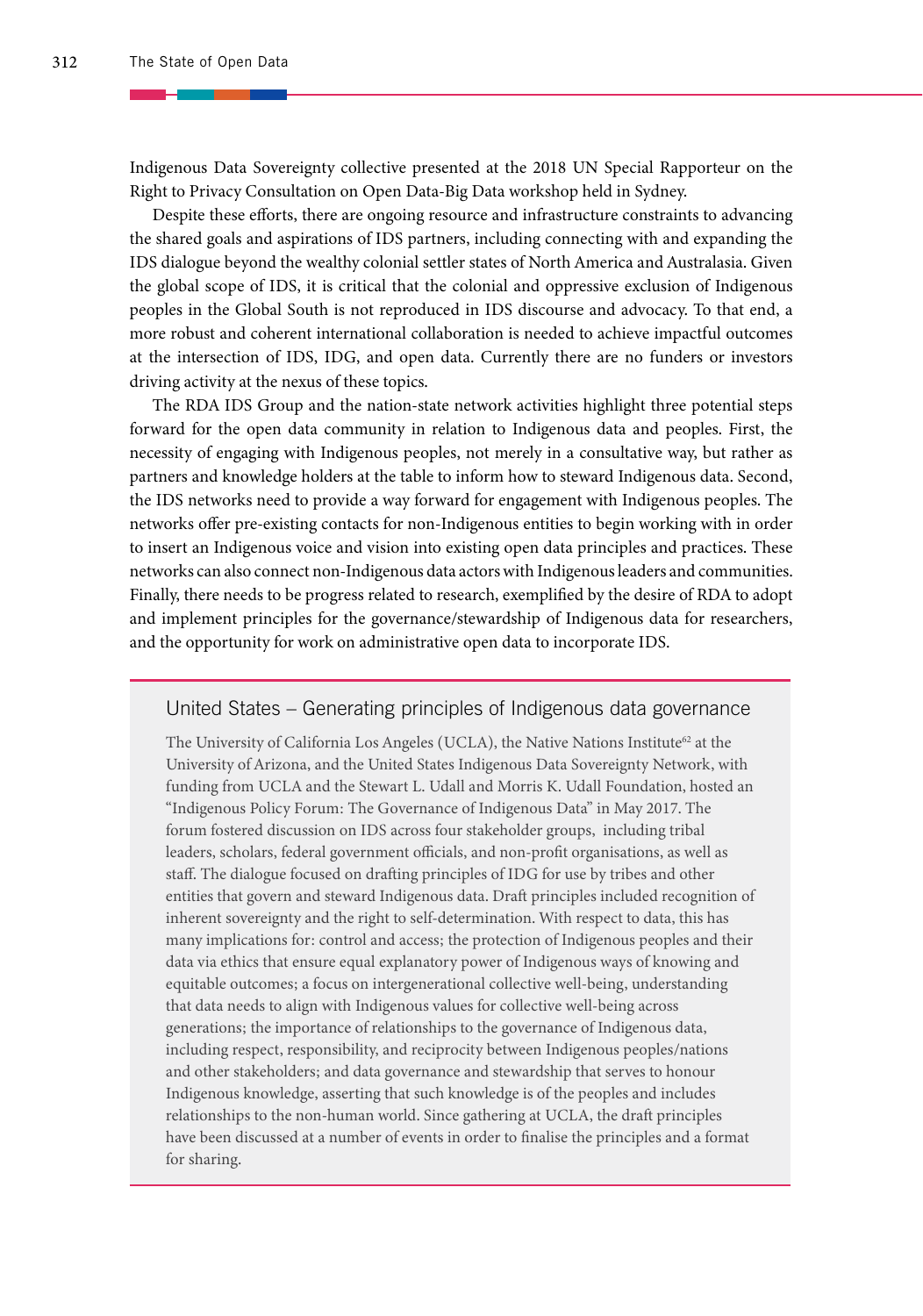International Indigenous collaboration – Creating broad principles of Indigenous data governance for policy-makers, researchers, and others

The RDA IDS group, leveraging its "network of IDS networks", has been drafting principles of IDG for adoption and implementation by scientific organisations, international policy entities, and others. Conceptualised as a set of five to seven key words, each principle would have a brief descriptor statement and then one to three paragraphs placing the principle in context for the intended audience (e.g. researchers). The principles will be accompanied by a companion set of use cases to present the principles in practice. While the principles are currently being drafted, they are envisioned to be broad concepts akin to those in the Te Mana Raraunga Māori Data Sovereignty Network Charter, put forth in the Maiam nayri Wingara Indigenous Data Sovereignty Collective Communique, and recognised in the First Nations principles of OCAP®.

#### **Conclusions**

The concept of open data that is free to use, reuse, and share is laudable. But as we have described in this chapter, open data principles are in direct tension with IDS and the rights of Indigenous peoples to govern their data. This chapter has articulated, via a description of the history and current state of Indigenous data, case studies, and recommendations, that the path forward to addressing this fundamental tension between IDS and open data is through engagement with Indigenous peoples, both in the drafting of the next round of the ODC and the myriad open data contexts, and the inclusion of IDS and IDG principles within the ODC and in how open data is stewarded. All open data actors have a role in this path forward, including funders, national statistical offices, those building data infrastructures, and sector-specific communities like agricultural or environmental data groups.

Additionally, funder commitments are needed in order to support increased scholarship, action, and education about the issues at the intersection of open data and IDS and to bring Indigenous peoples into the conversations around open data. Such efforts could range from projects to increase Indigenous community data science capacity to encouraging engagement between nation-states and IDS networks in order to create open data policies around the stewarding of data in accordance with IDS and IDG.

This chapter also describes how government is more multi-layered than current open data governance assumes, and that data for governance requires a number of sources. Indigenous nations are political entities, and, as such, are another government actor in the open data world. This challenges the open data binary with one government actor, the nation-state. In addition, the history of Indigenous data and IDS illustrates that the data needed for governance (for Indigenous nations or other nation-states) requires information from more sources and perspectives than are currently available. As a result, IDS calls for more nuanced approaches to data than open data binaries often assume. Thus, the stewardship of open data arises as a key area of action requiring engagement with Indigenous peoples.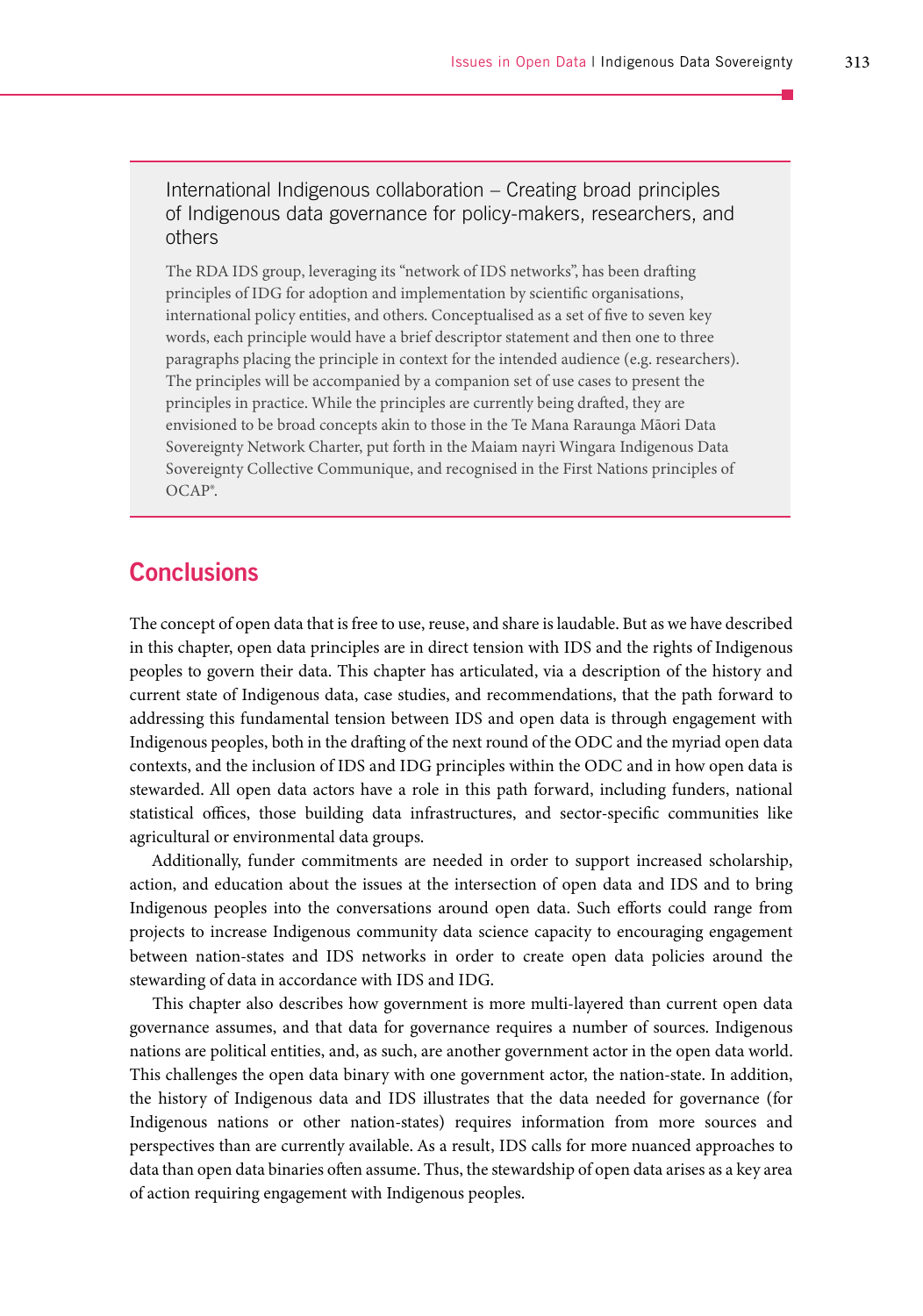The ODC sits in a powerful seat to advocate for IDS and changes to data stewardship, as well as to facilitate investments in building Indigenous data capacity and capability. The ODC, now in a revision phase, must recognise IDS in its next iteration. Such recognition also should include the importance of IDG and the stewardship of Indigenous data by others, in partnership with Indigenous peoples. IDS can be seen as an anathema to open data, but acknowledgment of IDS and engagement with Indigenous peoples supports ethical open data that allows for development aligned with and benefitting Indigenous aspirations. Adoption and implementation of the principles of IDG emerging from the RDA IDS Group would strengthen the ODC. Engagement with Indigenous peoples during the next round of ODC revisions must include the IDS networks, but also Indigenous leaders, scholars, and community members. Particular care should be taken to include Indigenous rights holders from the Global South, including Africa and Central and South America. The existing IDS networks provide a launching point for establishing such relationships.

When creating open data stewardship policies and practices to make data open, nation-states, researchers, civil society, and others must abide by the rights of Indigenous nations to govern data. This requires engagement with the data's rights holders beyond mere consultation or advice. Indigenous peoples have the right to decide what is shared or withheld, ultimately affecting how others steward open data. Relationships are key and necessitate that open data actors reach out to Indigenous peoples and not just assume their involvement. While tension exists between IDS and open data, multiple paths forward exist as opportunities to diversify data types and improve sources, stewardship, access, and data quality.

#### Further reading

- Kukutai, T. & Taylor, J. (Eds.). (2016). *Indigenous data sovereignty: Toward an agenda*. Canberra: Australian National University Press. See the editors' Introduction and Chapter 7.
- Kukutai, T. & Walter, M. (2015). Indigenising statistics: Meeting in the recognition space. *Statistical Journal of the IAOS*, *31(2)*, 317–326.
- Miaim nayri Wingara Indigenous Data Sovereignty Collective and the Australian Indigenous Governance Institute. (2018). Indigenous data sovereignty communique. *Indigenous Data Sovereignty Summit*, 20 June 2018, Canberra. [http://www.aigi.com.au/](http://www.aigi.com.au/wp-content/uploads/2018/07/Communique-Indigenous-Data-Sovereignty-Summit.pdf) [wp-content/uploads/2018/07/Communique-Indigenous-Data-Sovereignty-Summit.pdf](http://www.aigi.com.au/wp-content/uploads/2018/07/Communique-Indigenous-Data-Sovereignty-Summit.pdf)
- National Congress of American Indians. (2018). *Resolution KAN-18-011: Support of US Indigenous data sovereignty and inclusion of tribes in the development of tribal data governance principles*. [http://www.ncai.org/attachments/Resolution\\_](http://www.ncai.org/attachments/Resolution_gbuJbEHWpkOgcwCICRtgMJHMsUNofqYvuMSnzLFzOdxBlMlRjij_KAN-18-011%20Final.pdf) [gbuJbEHWpkOgcwCICRtgMJHMsUNofqYvuMSnzLFzOdxBlMlRjij\\_KAN-18-011%20](http://www.ncai.org/attachments/Resolution_gbuJbEHWpkOgcwCICRtgMJHMsUNofqYvuMSnzLFzOdxBlMlRjij_KAN-18-011%20Final.pdf) [Final.pdf](http://www.ncai.org/attachments/Resolution_gbuJbEHWpkOgcwCICRtgMJHMsUNofqYvuMSnzLFzOdxBlMlRjij_KAN-18-011%20Final.pdf)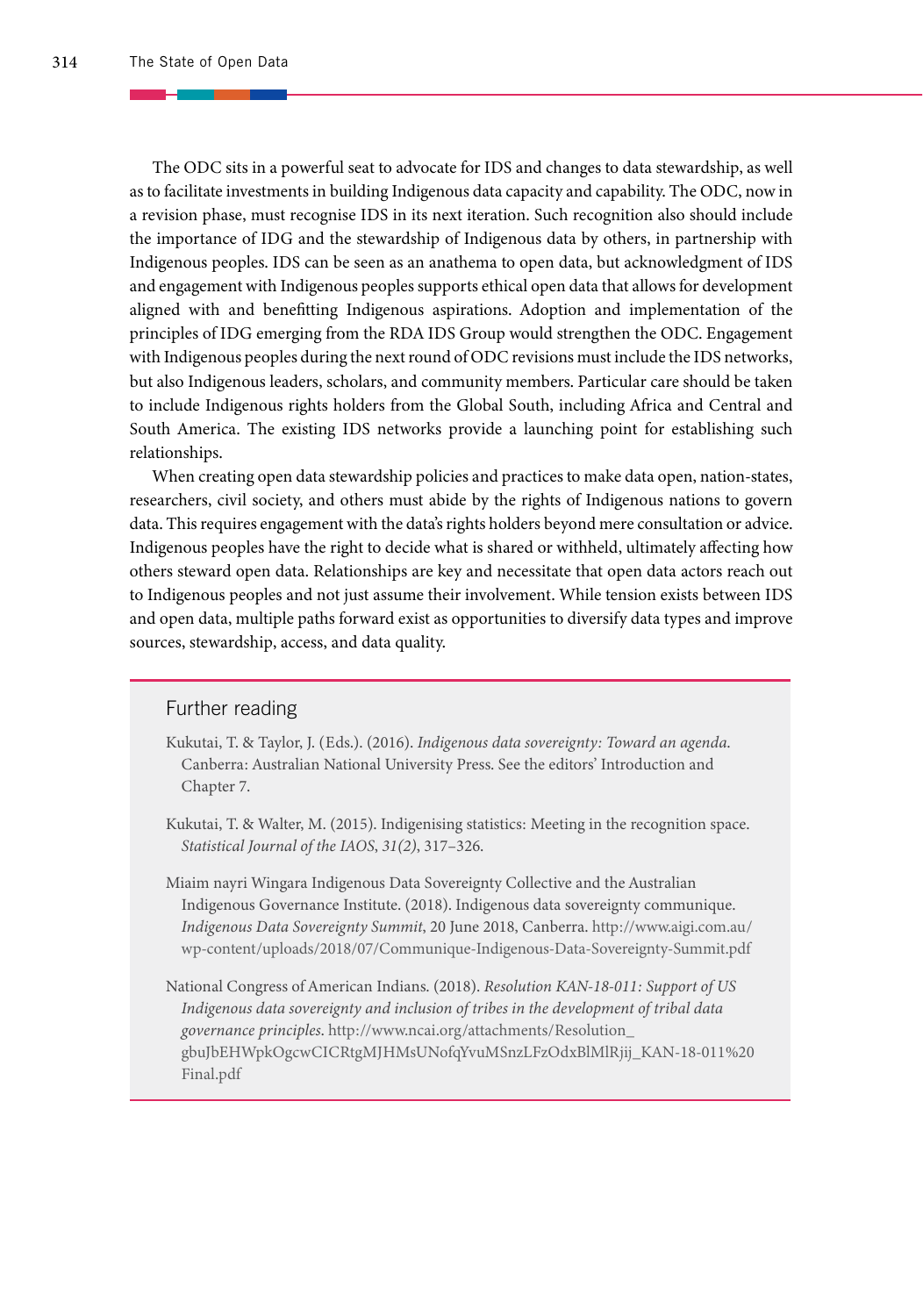Rainie, S.C., Rodríguez-Lonebear, D., & Martinez, A. (2017). *Policy brief: Data governance for native nation rebuilding*. (version 2). Tucson: Native Nations Institute, University of Arizona. [http://nni.arizona.edu/application/files/8415/0007/5708/](http://nni.arizona.edu/application/files/8415/0007/5708/Policy_Brief_Data_Governance_for_Native_Nation_Rebuilding_Version_2.pdf) Policy Brief Data Governance for Native Nation Rebuilding Version 2.pdf

Rainie, S.C., Rodríguez-Lonebear, D., & Martinez, A. (2017). *Policy brief: Indigenous data sovereignty in the United States*. Tucson: Native Nations Institute, University of Arizona. [http://nni.arizona.edu/application/files/1715/1579/8037/Policy\\_Brief\\_](http://nni.arizona.edu/application/files/1715/1579/8037/Policy_Brief_Indigenous_Data_Sovereignty_in_the_United_States.pdf) [Indigenous\\_Data\\_Sovereignty\\_in\\_the\\_United\\_States.pdf](http://nni.arizona.edu/application/files/1715/1579/8037/Policy_Brief_Indigenous_Data_Sovereignty_in_the_United_States.pdf)

Rainie, S.C., Schultz, J.L., Briggs, E., Riggs, P., & Palmanteer-Holder, N.L. (2017). Data as a strategic resource: Self-determination and the data challenge for United States Native Nation and Tribes. *International Indigenous Policy Journal*, *8(2)*. [http://ir.lib.uwo.ca/](http://ir.lib.uwo.ca/iipj/vol8/iss2/1) [iipj/vol8/iss2/1](http://ir.lib.uwo.ca/iipj/vol8/iss2/1). DOI: 10.18584/iipj.2017.8.2.1

Walter, M., Lovett, R., Bodkin Andrews, G., & Lee, V. (2018). *Indigenous data sovereignty.* Briefing Paper 1. Miaim nayri Wingara Data Sovereignty Group and the Australian Indigenous Governance Institute. [https://static1.squarespace.com/](https://static1.squarespace.com/static/5b3043afb40b9d20411f3512/t/5b70e7742b6a28f3a0e14683/1534125946810/Indigenous+Data+Sovereignty+Summit+June+2018+Briefing+Paper.pdf) [static/5b3043afb40b9d20411f3512/t/5b70e7742b6a28f3a0e14683/1534125946810/](https://static1.squarespace.com/static/5b3043afb40b9d20411f3512/t/5b70e7742b6a28f3a0e14683/1534125946810/Indigenous+Data+Sovereignty+Summit+June+2018+Briefing+Paper.pdf) [Indigenous+Data+Sovereignty+Summit+June+2018+Briefing+Paper.pdf](https://static1.squarespace.com/static/5b3043afb40b9d20411f3512/t/5b70e7742b6a28f3a0e14683/1534125946810/Indigenous+Data+Sovereignty+Summit+June+2018+Briefing+Paper.pdf)

#### About the authors

**Stephanie Carroll Rainie** is Ahtna (Alaska, US), and is Assistant Professor, Public Health Policy and Management, Mel and Enid Zuckerman College of Public Health; Assistant Research Professor, Udall Center for Studies in Public Policy; Associate Director, Native Nations Institute; and Co-Director, Center for Indigenous Environmental Health Research at the University of Arizona. She is the co-founder of the US Indigenous Data Sovereignty Network. You can follow Stephanie on Twitter at [https://www.twitter.com/scbegonias.](https://www.twitter.com/scbegonias)

**Tahu Kukutai** is from the Ngāti Tiipa, Ngāti Kinohaku, and Te Aupōuri tribes of Aotearoa/ New Zealand and is Professor of Demography at the University of Waikato. She is a founding member of the Te Mana Raraunga Māori Data Sovereignty Network. You can follow Tahu on Twitter at<http://www.twitter.com/thkukutai> and learn more about her work at <https://www.temanararaunga.maori.nz/>.

**Maggie Walter** is Palawa (Tasmanian Aboriginal) and Professor of Sociology at the University of Tasmania, Australia. She is a founding member of the Maiam nayri Wingara Indigenous Data Sovereignty Collective. You can follow Maggie on Twitter at [http://www.](http://www.twitter.com/IDSovOz) [twitter.com/IDSovOz.](http://www.twitter.com/IDSovOz)

**Oscar Luis Figueroa-Rodríguez** is Associated Professor Researcher with the Rural Development Studies Program at the Colegio de Postgraduados Campus Montecillo, Mexico.

**Jennifer Walker** is a member of the Six Nations of the Grand River and holds a Canada Research Chair in Indigenous Health at Laurentian University. You can follow Jennifer on Twitter at [http://www.twitter.com/jencandlish.](http://www.twitter.com/jencandlish)

**Per Axelsson** is an Associate Professor at the Centre for Sámi Research and the Department of Historical, Philosophical and Religious Studies at Umeå University, Sweden.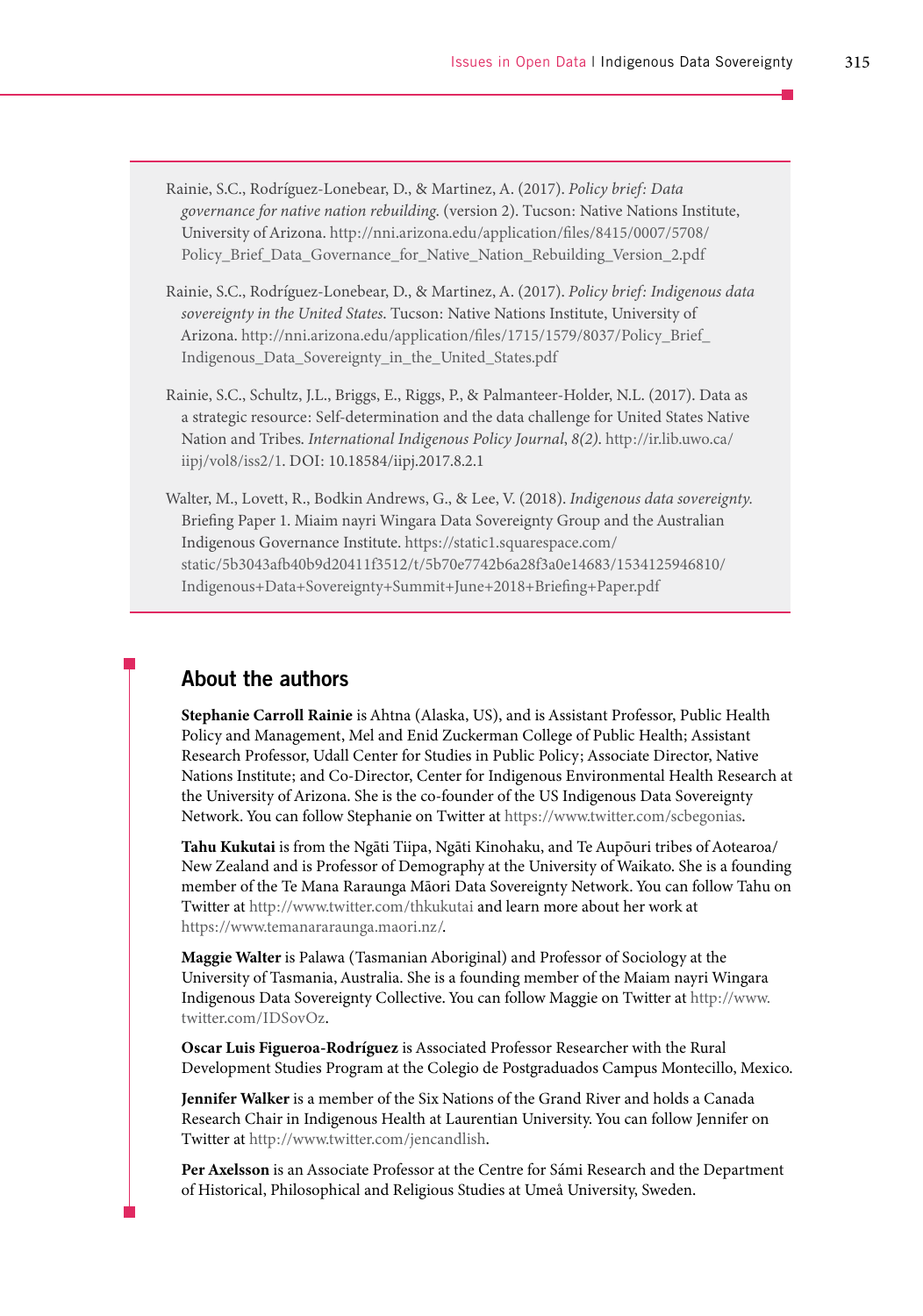#### How to cite this chapter

Rainie, S.C., Kukutai, T., Walter, M., Figueroa-Rodríguez, O.L., Walker, J., & Axelsson, P. (2019). Issues in open data: Indigenous data sovereignty. In T. Davies, S. Walker, M. Rubinstein, & F. Perini (Eds.), *The state of open data: Histories and horizons.* (pp. 300–319). Cape Town and Ottawa: African Minds and International Development Research Centre. http://stateofopendata.od4d.net



This work is licensed under a Creative Commons Attribution 4.0 International (CC BY 4.0) licence. It was carried out with the aid of a grant from the International Development Research Centre, Ottawa, Canada.

#### **Endnotes**

- 1 Smith, D.E. (2016). Governing data and data for governance: The everyday practice of Indigenous sovereignty. In T. Kukutai & J. Taylor (Eds.), *Indigenous data sovereignty: Toward an agenda* (pp. 117–135). Canberra: Australian National University Press, p. 132. [http://press-files.anu.edu.au/downloads/press/](http://press-files.anu.edu.au/downloads/press/n2140/pdf/book.pdf#page=141) [n2140/pdf/book.pdf#page=141](http://press-files.anu.edu.au/downloads/press/n2140/pdf/book.pdf#page=141)
- 2 De Beer, J. (2016). *Ownership of open data: Governance options for agriculture and nutrition*. Wallingford: Global Open Data for Agriculture and Nutrition.[http://www.godan.info/sites/default/files/documents/](http://www.godan.info/sites/default/files/documents/Godan_Ownership_of_Open_Data_Publication_lowres.pdf) [Godan\\_Ownership\\_of\\_Open\\_Data\\_Publication\\_lowres.pdf](http://www.godan.info/sites/default/files/documents/Godan_Ownership_of_Open_Data_Publication_lowres.pdf)
- 3 Kukutai, T. & Taylor, J. (2016). Data sovereignty for Indigenous peoples: Current practices and future needs. In T. Kukutai & J. Taylor (Eds.). *Indigenous data sovereignty: Toward an Agenda* (pp. 1–22). Canberra: Australian National University Press. [http://press-files.anu.edu.au/downloads/press/n2140/pdf/book.](http://press-files.anu.edu.au/downloads/press/n2140/pdf/book.pdf#page=25) [pdf#page=25](http://press-files.anu.edu.au/downloads/press/n2140/pdf/book.pdf#page=25)
- 4 Snipp, M. (2016). What does data sovereignty imply: What does it look like? In T. Kukutai & J. Taylor (Eds.), *Indigenous data sovereignty: Toward an agenda* (pp. 39–55). Canberra: Australian National University Press. http://press-files.anu.edu.au/downloads/press/n2140/pdf/book.pdf#page=63
- 5 Raine, S.C., Rodríguez-Lonebear, D., & Martinez, A. (2017). *Policy brief: Indigenous data sovereignty in the United States*. Tucson: Native Nations Institute, University of Arizona[. http://nni.arizona.edu/application/](http://nni.arizona.edu/application/files/1715/1579/8037/Policy_Brief_Indigenous_Data_Sovereignty_in_the_United_States.pdf) [files/1715/1579/8037/Policy\\_Brief\\_Indigenous\\_Data\\_Sovereignty\\_in\\_the\\_United\\_States.pdf](http://nni.arizona.edu/application/files/1715/1579/8037/Policy_Brief_Indigenous_Data_Sovereignty_in_the_United_States.pdf)
- 6 De Beer, J. (2016). *Ownership of open data: Governance options for agriculture and nutrition*. Wallingford: Global Open Data for Agriculture and Nutrition. [http://www.godan.info/sites/default/files/documents/](http://www.godan.info/sites/default/files/documents/Godan_Ownership_of_Open_Data_Publication_lowres.pdf) [Godan\\_Ownership\\_of\\_Open\\_Data\\_Publication\\_lowres.pdf](http://www.godan.info/sites/default/files/documents/Godan_Ownership_of_Open_Data_Publication_lowres.pdf)
- 7 Smith, D.E. (2016). Governing data and data for governance: The everyday practice of Indigenous sovereignty. In T. Kukutai & J. Taylor (Eds.), *Indigenous data sovereignty: Toward an* agenda (pp. 117–135). Canberra: Australian National University Press. [http://press-files.anu.edu.au/downloads/press/n2140/pdf/](http://press-files.anu.edu.au/downloads/press/n2140/pdf/book.pdf#page=141) [book.pdf#page=141](http://press-files.anu.edu.au/downloads/press/n2140/pdf/book.pdf#page=141)
- 8 Rainie, S.C., Rodríguez-Lonebear, D., & Martinez, A. (2017). *Policy brief: Data governance for native nation rebuilding (version 2)*. Tucson: Native Nations Institute, University of Arizona. [http://nni.arizona.edu/](http://nni.arizona.edu/application/files/8415/0007/5708/Policy_Brief_Data_Governance_for_Native_Nation_Rebuilding_Version_2.pdf) application/files/8415/0007/5708/Policy\_Brief\_Data\_Governance\_for\_Native\_Nation\_Rebuilding [Version\\_2.pdf](http://nni.arizona.edu/application/files/8415/0007/5708/Policy_Brief_Data_Governance_for_Native_Nation_Rebuilding_Version_2.pdf)
- 9 Open Data Charter. (2015). International Open Data Charter: Principles. [https://opendatacharter.net/](https://opendatacharter.net/principles/) [principles/](https://opendatacharter.net/principles/)
- 10 Open Data Charter. (2015). International Open Data Charter, p 1. [https://opendatacharter.net/wp-content/](https://opendatacharter.net/wp-content/uploads/2015/10/opendatacharter-charter_F.pdf) [uploads/2015/10/opendatacharter-charter\\_F.pdf](https://opendatacharter.net/wp-content/uploads/2015/10/opendatacharter-charter_F.pdf)
- 11 United Nations Department of Economic and Social Affairs. (2009). *State of the world's Indigenous peoples*. New York, NY: United Nations Publications. [https://www.un.org/esa/socdev/unpfii/documents/SOWIP/en/](https://www.un.org/esa/socdev/unpfii/documents/SOWIP/en/SOWIP_web.pdf) [SOWIP\\_web.pdf](https://www.un.org/esa/socdev/unpfii/documents/SOWIP/en/SOWIP_web.pdf)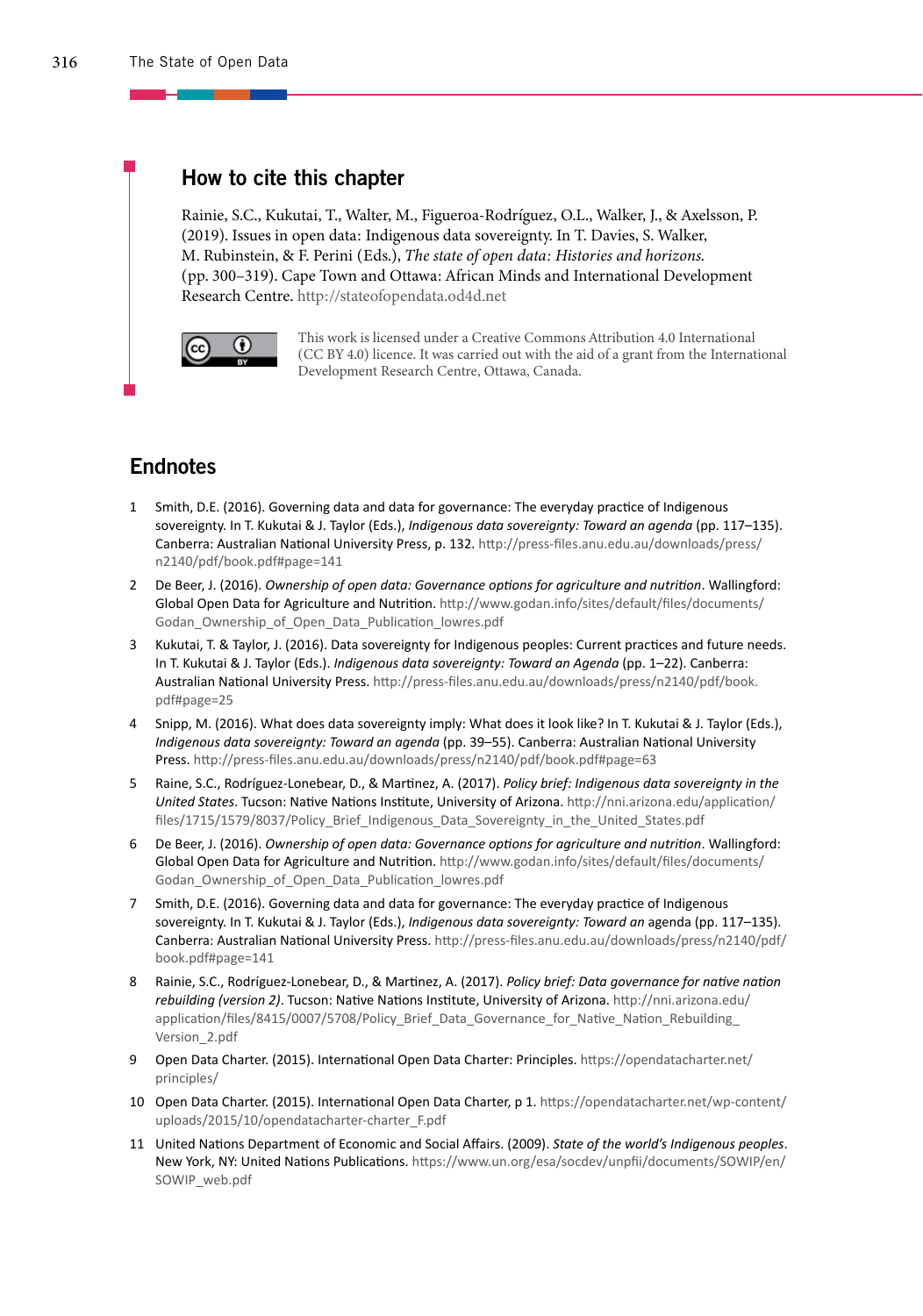- 12 United Nations. (2019). Permanent forum[. https://www.un.org/development/desa/indigenouspeoples/](https://www.un.org/development/desa/indigenouspeoples/unpfii-sessions-2.html) [unpfii-sessions-2.html](https://www.un.org/development/desa/indigenouspeoples/unpfii-sessions-2.html)
- 13 United Nations. (n.d.). Indigenous peoples at the UN. [https://www.un.org/development/desa/](https://www.un.org/development/desa/indigenouspeoples/about-us.html) [indigenouspeoples/about-us.html](https://www.un.org/development/desa/indigenouspeoples/about-us.html)
- 14 Kukutai, T. & Taylor, J. (2016). Data sovereignty for Indigenous peoples: Current practices and future needs. In T. Kukutai & J. Taylor (Eds.), *Indigenous data sovereignty: Toward an agenda* (pp. 1–22). Canberra: Australian National University Press. [http://press-files.anu.edu.au/downloads/press/n2140/pdf/book.](http://press-files.anu.edu.au/downloads/press/n2140/pdf/book.pdf#page=25) [pdf#page=25](http://press-files.anu.edu.au/downloads/press/n2140/pdf/book.pdf#page=25)
- 15 United Nations. (2008). *Declaration of the rights of Indigenous peoples*. New York: United Nations. [https://](https://www.un.org/esa/socdev/unpfii/documents/DRIPS_en.pdf) [www.un.org/esa/socdev/unpfii/documents/DRIPS\\_en.pdf](https://www.un.org/esa/socdev/unpfii/documents/DRIPS_en.pdf)
- 16 Kukutai, T. & Walter, M. (2015). Recognition and indigenizing official statistics: Reflections from Aotearoa New Zealand and Australia. *Statistical Journal of the IAOS*, *31(2)*, 317–326. [https://content.iospress.com/](https://content.iospress.com/articles/statistical-journal-of-the-iaos/sji896) [articles/statistical-journal-of-the-iaos/sji896](https://content.iospress.com/articles/statistical-journal-of-the-iaos/sji896)
- 17 Mullane-Ronaki, M.-T.T.K.K. (2017). Indigenising the national census? A global study of the enumeration of Indigenous peoples, 1985–2014. Master's Thesis. University of Waikato, New Zealand[. https://](https://researchcommons.waikato.ac.nz/handle/10289/11175) [researchcommons.waikato.ac.nz/handle/10289/11175](https://researchcommons.waikato.ac.nz/handle/10289/11175)
- 18 Rainie, S.C., Rodríguez-Lonebear, D., & Martinez, A. (2017). *Policy brief: Data governance for native nation rebuilding (version 2)*. Tucson: Native Nations Institute, University of Arizona. [http://nni.arizona.edu/](http://nni.arizona.edu/application/files/8415/0007/5708/Policy_Brief_Data_Governance_for_Native_Nation_Rebuilding_Version_2.pdf) [application/files/8415/0007/5708/Policy\\_Brief\\_Data\\_Governance\\_for\\_Native\\_Nation\\_Rebuilding\\_](http://nni.arizona.edu/application/files/8415/0007/5708/Policy_Brief_Data_Governance_for_Native_Nation_Rebuilding_Version_2.pdf) [Version\\_2.pdf](http://nni.arizona.edu/application/files/8415/0007/5708/Policy_Brief_Data_Governance_for_Native_Nation_Rebuilding_Version_2.pdf)
- 19 Rodríguez-Lonebear, D. (2016). Building a data revolution in Indian country. In T. Kukutai & J. Taylor (Eds.), *Indigenous data sovereignty: Toward an agenda*. Canberra: Australian National University Press. http:// press-files.anu.edu.au/downloads/press/n2140/pdf/book.pdf#page=277
- 20 Smith, D.E. (2016). Governing data and data for governance: The everyday practice of Indigenous sovereignty. In T. Kukutai & J. Taylor (Eds.), *Indigenous data sovereignty: Toward an agenda* (pp. 117–135). Canberra: Australian National University Press. [http://press-files.anu.edu.au/downloads/press/n2140/pdf/](http://press-files.anu.edu.au/downloads/press/n2140/pdf/book.pdf#page=141

) [book.pdf#page=141](http://press-files.anu.edu.au/downloads/press/n2140/pdf/book.pdf#page=141

)
- 21 Chesterman, J. & Galligan, B. (1997*). Citizens without rights: Aborigines and Australian citizenship*. Melbourne: Cambridge University Press.
- 22 <https://www.pmc.gov.au/indigenous-affairs/closing-gap>
- 23 [http://www.aigi.com.au/wp-content/uploads/2018/07/Communique-Indigenous-Data-Sovereignty-](http://www.aigi.com.au/wp-content/uploads/2018/07/Communique-Indigenous-Data-Sovereignty-Summit.pdf)[Summit.pdf](http://www.aigi.com.au/wp-content/uploads/2018/07/Communique-Indigenous-Data-Sovereignty-Summit.pdf)
- 24 OECD. (2019). *Linking the Indigenous Sami People with regional development in Sweden*. Paris: Organisation for Economic Co-operation and Development Publishing. [https://www.oecd-ilibrary.org/urban-rural-and](https://www.oecd-ilibrary.org/urban-rural-and-regional-development/linking-the-indigenous-sami-people-with-regional-development-in-sweden_9789264310544-en)[regional-development/linking-the-indigenous-sami-people-with-regional-development-in](https://www.oecd-ilibrary.org/urban-rural-and-regional-development/linking-the-indigenous-sami-people-with-regional-development-in-sweden_9789264310544-en)[sweden\\_9789264310544-en](https://www.oecd-ilibrary.org/urban-rural-and-regional-development/linking-the-indigenous-sami-people-with-regional-development-in-sweden_9789264310544-en)
- 25 Kukutai, T. & Walter, M. (2015). Recognition and indigenizing official statistics: Reflections from Aotearoa New Zealand and Australia. *Statistical Journal of the IAOS*, *31(2)*, 317–326. [https://content.iospress.com/](https://content.iospress.com/articles/statistical-journal-of-the-iaos/sji896) [articles/statistical-journal-of-the-iaos/sji896](https://content.iospress.com/articles/statistical-journal-of-the-iaos/sji896)
- 26 Ittmann, K., Maddox, G.H., & Cordell, D.D. (2010). Counting subjects: Demography and empire. In K. Ittmann, D.D. Cordell, & G.H. Maddox (Eds.), *The demographics of empire: The colonial order and the creation of knowledge* (pp. 1–21). Athens, OH: Ohio University Press.
- 27 Andersen, C. (2008). From nation to population: The racialisation of "métis" in the Canadian census. *Nations and Nationalism*, *14(2)*, 347–368.
- 28 Rowse, T. (2005). Towards a history of Indigenous statistics in Australia. In B.H. Hunter (Ed.), *Assessing the evidence on Indigenous socioeconomic outcomes: A focus on the 2002 NATSISS* (pp. 1–10). Canberra: Australian National University Press[. http://press-files.anu.edu.au/downloads/press/p119431/pdf/ch0113.](http://press-files.anu.edu.au/downloads/press/p119431/pdf/ch0113.pdf) [pdf](http://press-files.anu.edu.au/downloads/press/p119431/pdf/ch0113.pdf)
- 29 Snipp, M. (1989). *American Indians: The first of this land*. New York: Russell Sage Foundation.
- 30 Rainie, S., Schultz, J., Briggs, E., Riggs, P., & Palmanteer-Holder, N. (2017). Data as a strategic resource: Selfdetermination, governance, and the data challenge for Indigenous nations in the United States. *The International Indigenous Policy Journal*, *8(2)*.<https://ir.lib.uwo.ca/iipj/vol8/iss2/1>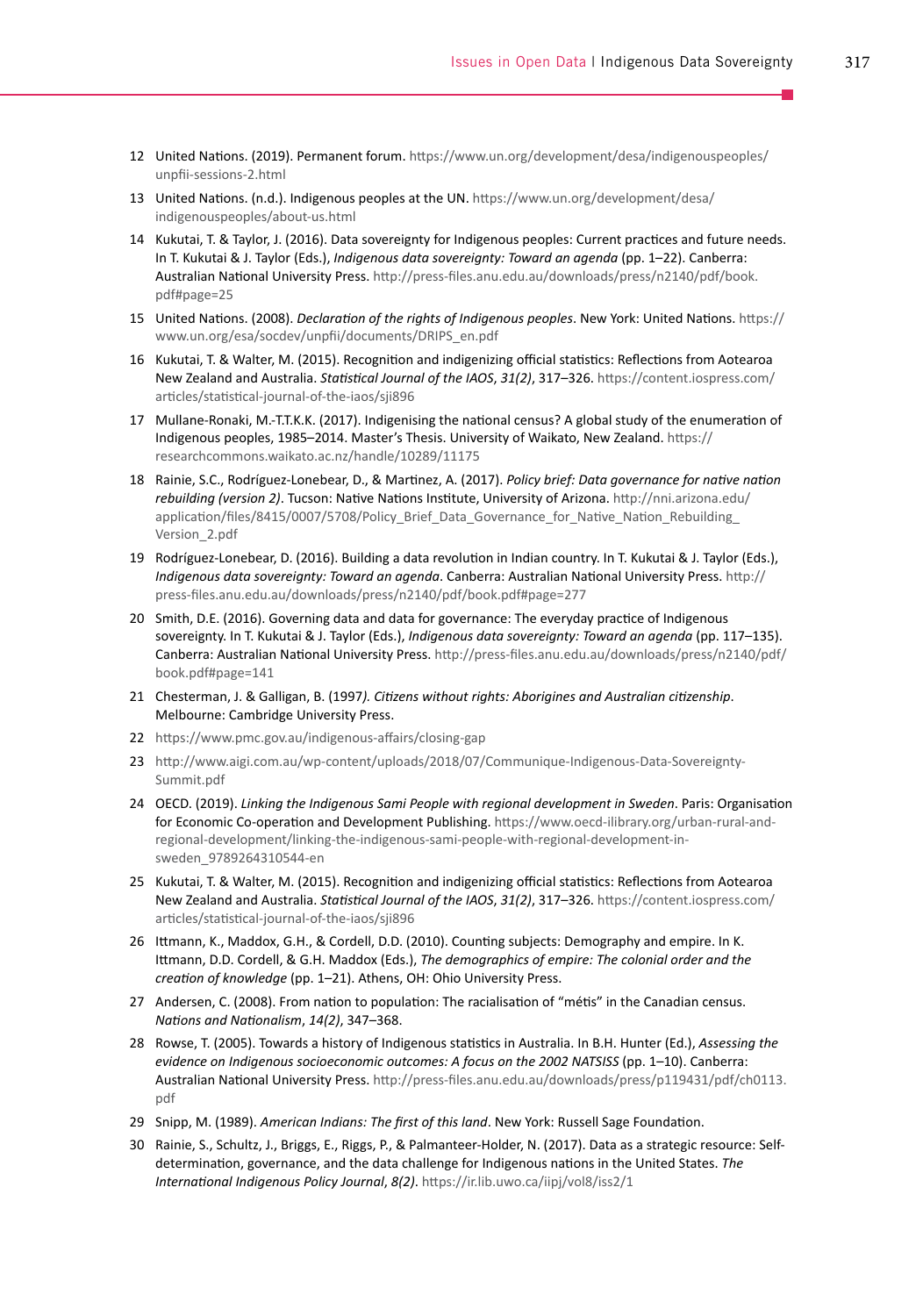- 31 Walter, M. (2016). Data politics and Indigenous representation in Australian statistics. In T. Kukutai & J. Taylor (Eds.), *Indigenous data sovereignty: Toward an agenda* (pp. 79–99). Canberra: Australian National University Press. http://press-files.anu.edu.au/downloads/press/n2140/pdf/book.pdf#page=103
- 32 McKenzie, P. (2010). Falsehoods programmers believe about names. *Kalzumeus Software* [Blog post], 17 June.<https://www.kalzumeus.com/2010/06/17/falsehoods-programmers-believe-about-names/>
- 33 De Beer, J. (2016). *Ownership of open data: Governance options for agriculture and nutrition*. Wallingford: Global Open Data for Agriculture and Nutrition. [http://www.godan.info/sites/default/files/documents/](https://www.godan.info/sites/default/files/documents/Godan_Ownership_of_Open_Data_Publication_lowres.pdf) [Godan\\_Ownership\\_of\\_Open\\_Data\\_Publication\\_lowres.pdf](https://www.godan.info/sites/default/files/documents/Godan_Ownership_of_Open_Data_Publication_lowres.pdf)
- 34 Australian Indigenous Governance Institute. (2016). *Indigenous data governance: Submission by the AIGI to the Australian productivity commission*[. https://www.researchgate.net/](https://www.researchgate.net/publication/306118017_Indigenous_Data_Governance_Submission_by_the_AIGI_to_the_Australian_Productivity_Commission_2016) [publication/306118017\\_Indigenous\\_Data\\_Governance\\_Submission\\_by\\_the\\_AIGI\\_to\\_the\\_Australian\\_](https://www.researchgate.net/publication/306118017_Indigenous_Data_Governance_Submission_by_the_AIGI_to_the_Australian_Productivity_Commission_2016) [Productivity\\_Commission\\_2016](https://www.researchgate.net/publication/306118017_Indigenous_Data_Governance_Submission_by_the_AIGI_to_the_Australian_Productivity_Commission_2016)
- 35 Rodríguez-Lonebear, D. (2016). Building a data revolution in Indian country. In T. Kukutai & J. Taylor (Eds.), *Indigenous data sovereignty: Toward an agenda* (pp. 253–272). Canberra: Australian National University Press. http://press-files.anu.edu.au/downloads/press/n2140/pdf/book.pdf#page=277
- 36 Raine, S.C., Rodríguez-Lonebear, D., & Martinez, A. (2017). *Policy brief: Indigenous data sovereignty in the United States*. Tucson: Native Nations Institute, University of Arizona[. http://nni.arizona.edu/application/](http://nni.arizona.edu/application/files/1715/1579/8037/Policy_Brief_Indigenous_Data_Sovereignty_in_the_United_States.pdf) files/1715/1579/8037/Policy Brief Indigenous Data Sovereignty in the United States.pdf
- 37 [www.datos.gob.mx](http://www.datos.gob.mx/)
- 38 Kukutai, T. & Taylor, J. (2016). Data sovereignty for Indigenous peoples: Current practices and future needs. In T. Kukutai & J. Taylor (Eds.), *Indigenous data sovereignty: Toward an agenda* (pp. 1–22). Canberra: Australian National University Press[. http://press-files.anu.edu.au/downloads/press/n2140/pdf/book.](http://press-files.anu.edu.au/downloads/press/n2140/pdf/book.pdf#page=25) [pdf#page=25](http://press-files.anu.edu.au/downloads/press/n2140/pdf/book.pdf#page=25)
- 39 Rodríguez-Lonebear, D. (2016). Building a data revolution in Indian country. In T. Kukutai & J. Taylor (Eds.), *Indigenous data sovereignty: Toward an agenda* (pp. 253–272). Canberra: Australian National University Press. http://press-files.anu.edu.au/downloads/press/n2140/pdf/book.pdf#page=277
- 40 Kukutai, T. & Taylor, J. (2016). Data sovereignty for Indigenous peoples: Current practices and future needs. In T. Kukutai & J. Taylor (Eds.), *Indigenous data sovereignty: Toward an agenda* (pp. 1–22). Canberra: Australian National University Press. [http://press-files.anu.edu.au/downloads/press/n2140/pdf/book.](http://press-files.anu.edu.au/downloads/press/n2140/pdf/book.pdf#page=25) [pdf#page=2](http://press-files.anu.edu.au/downloads/press/n2140/pdf/book.pdf#page=25)5
- 41 First Nations Information Governance Centre. (2016). Pathways to First Nations' data and information sovereignty. In T. Kukutai & J. Taylor (Eds.), *Indigenous data sovereignty: Toward an agenda* (pp. 139–155). Canberra: Australian National University Press. [http://press-files.anu.edu.au/downloads/press/n2140/pdf/](http://press-files.anu.edu.au/downloads/press/n2140/pdf/book.pdf#page=16) [book.pdf#page=16](http://press-files.anu.edu.au/downloads/press/n2140/pdf/book.pdf#page=16)
- 42 Kukutai, T. & Taylor, J. (2016). Data sovereignty for Indigenous peoples: Current practices and future needs. In T. Kukutai & J. Taylor (Eds.), *Indigenous data sovereignty: Toward an agenda* (pp. 1–22). Canberra: Australian National University Press. [http://press-files.anu.edu.au/downloads/press/n2140/pdf/book.](http://press-files.anu.edu.au/downloads/press/n2140/pdf/book.pdf#page=25) [pdf#page=25](http://press-files.anu.edu.au/downloads/press/n2140/pdf/book.pdf#page=25)
- 43 United Nations General Assembly. (2015). *Transforming our world: The 2030 agenda for sustainable development (A/RES/70/1)*. New York, NY: United Nations[. http://www.un.org/ga/search/view\\_doc.](http://www.un.org/ga/search/view_doc.asp?symbol=A/RES/70/1) [asp?symbol=A/RES/70/1](http://www.un.org/ga/search/view_doc.asp?symbol=A/RES/70/1)
- 44 Secretariat of the Convention on Biological Diversity. (2000). *Cartagena protocol on biosafety to the convention on biological diversity*. Montreal: Secretariat of the Convention of Biological Diversity. [https://](https://treaties.un.org/pages/ViewDetails.aspx?src=TREATY&mtdsg_no=XXVII-8-a&chapter=27&clang=_en) [treaties.un.org/pages/ViewDetails.aspx?src=TREATY&mtdsg\\_no=XXVII-8-a&chapter=27&clang=\\_en](https://treaties.un.org/pages/ViewDetails.aspx?src=TREATY&mtdsg_no=XXVII-8-a&chapter=27&clang=_en)
- 45 Secretariat of the Convention on Biological Diversity. (2011). *Nagoya protocol on access to genetic resources and the fair and equitable sharing of benefits arising from their utilization to the convention on biological diversity*. Montreal: Secretariat of the Convention of Biological Diversity, p. x.[https://treaties.](https://treaties.un.org/pages/ViewDetails.aspx?src=TREATY&mtdsg_no=XXVII-8-b&chapter=27&clang=_en) [un.org/pages/ViewDetails.aspx?src=TREATY&mtdsg\\_no=XXVII-8-b&chapter=27&clang=\\_en](https://treaties.un.org/pages/ViewDetails.aspx?src=TREATY&mtdsg_no=XXVII-8-b&chapter=27&clang=_en)
- 46 <https://www.cbd.int/abs/>